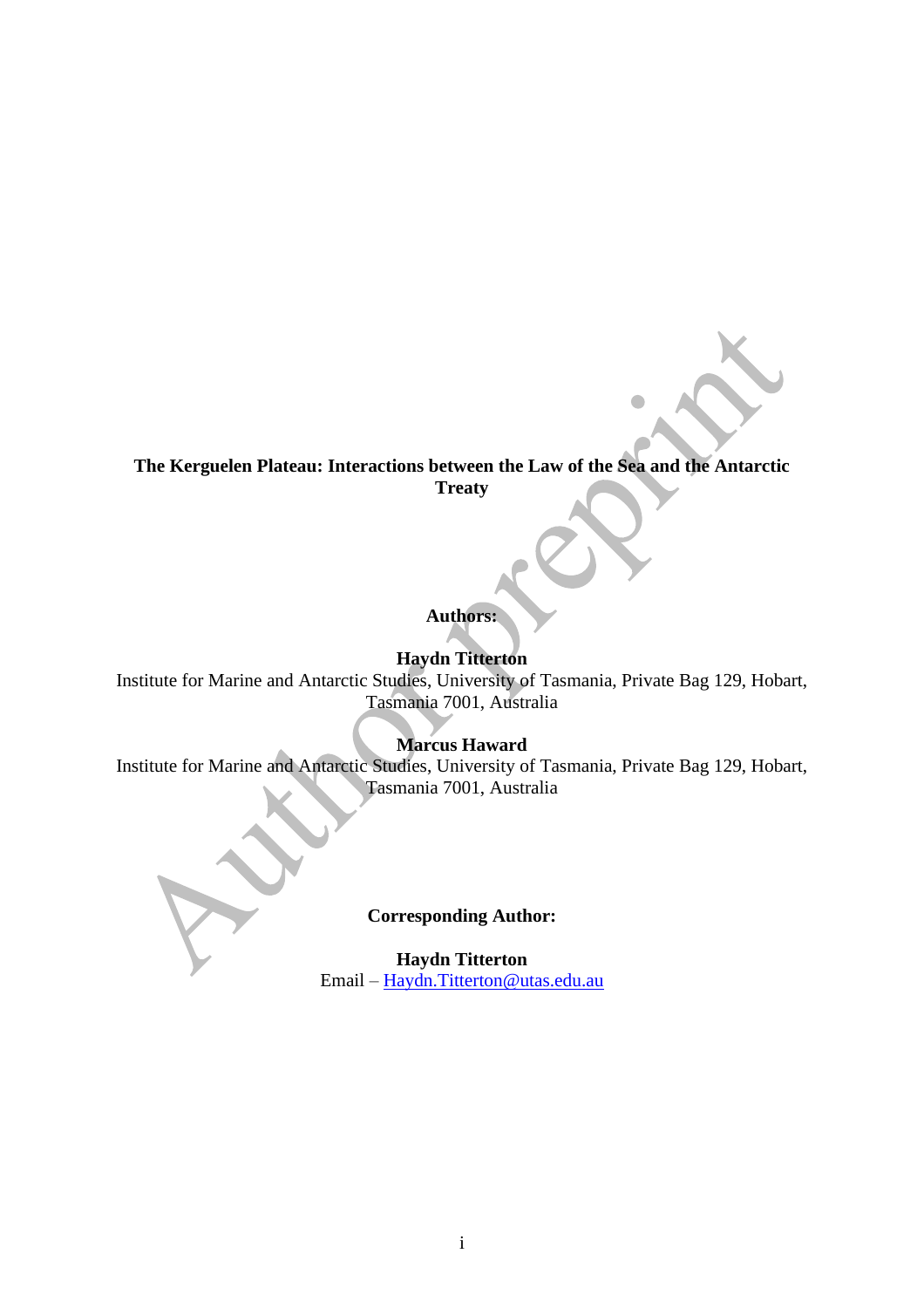# **The Kerguelen Plateau: Interactions Between the Law of the Sea and the Antarctic**

#### **Treaty**

#### **Abstract**

Australia has benefited immensely from the maritime zone provisions of the 1982 United Nations Convention on the Law of the Sea (LOSC), particularly the provisions for the Extended Continental Shelf under *Article 76*. Australia's comprehensive submission of continental shelf data to the Commission on the Limits of the Continental Shelf in 2004 included data occurring inside the Antarctic Treaty Area for three separate Australian territories; the Australian Antarctic Territory, Heard Island and McDonald Islands, and Macquarie Island. This raises questions surrounding the interactions between the LOSC and the Antarctic Treaty in the Southern Ocean. The paper focuses on the Kerguelen Plateau continental shelf jurisdiction, offering a timely analysis of Australia's strategic interests here, as Australia seeks to prepare a new or revised Extended Continental Shelf data submission for Williams Ridge. Australia has sought to strike a strategic balance between supporting its territorial interests and derived benefits under LOSC in the Southern Ocean, whilst maintaining and further enhancing some of the key values and norms of the Antarctic Treaty System (ATS). The KP jurisdiction represents a strategic pursuit of territorial interests, carefully balanced with a determination to strengthen Australia's influence within the ATS and enhance the reach of its provisions, particularly in regard to environmental protection and the mining prohibition under the Madrid Protocol.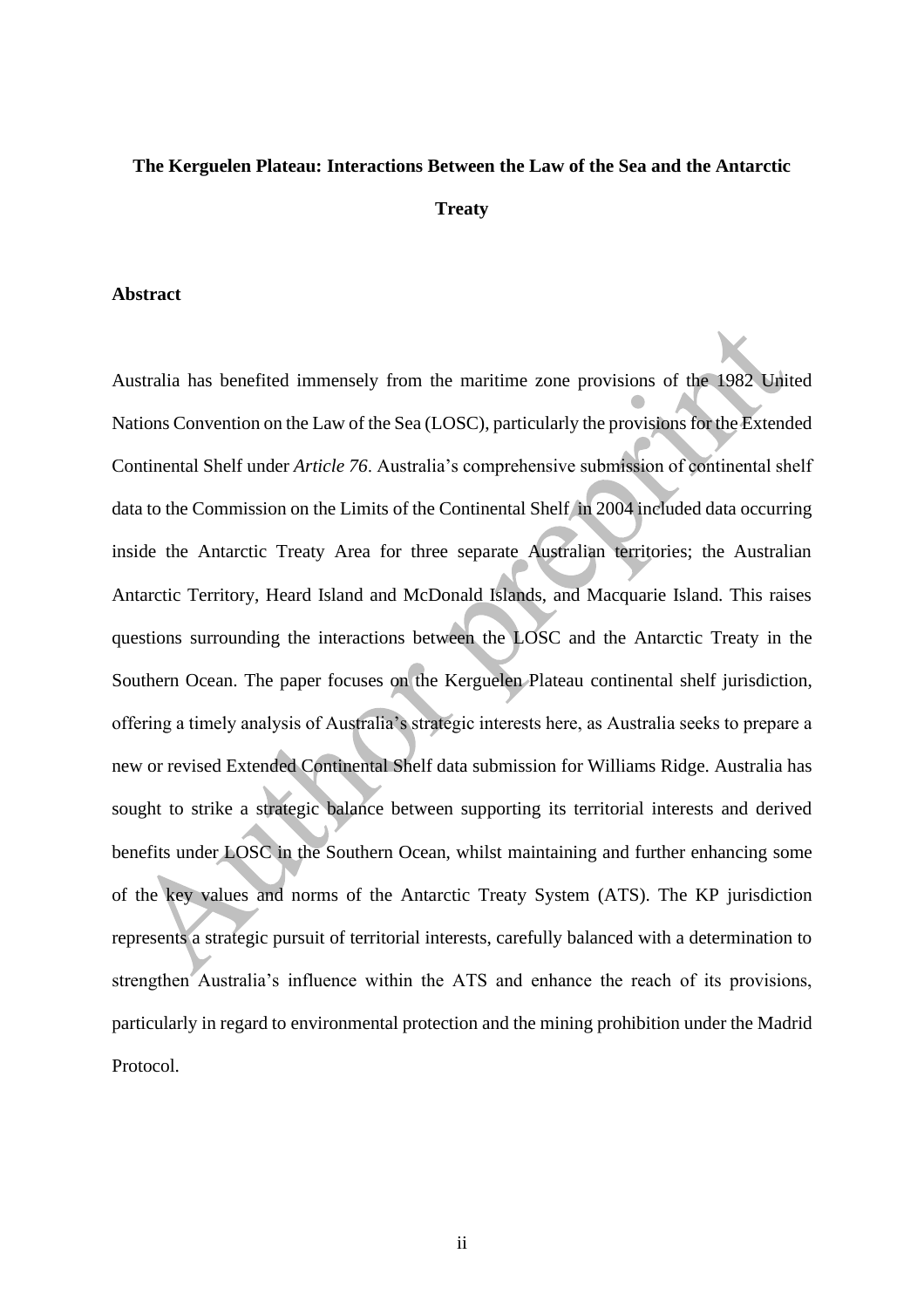#### **Keywords**

*Law of the Sea, Antarctic Treaty, Kerguelen Plateau, Australia, Extended Continental Shelf, Commission on the Limits of the Continental Shelf.*

#### **1. Introduction**

Australia has taken substantial action to define its maritime jurisdiction in recent decades, the culmination of which is represented in the *Seas and Submerged Lands Act (Limits of the Continental Shelf) 2012* (SSLA Proclamation). This legislation declared Australia's maritime jurisdiction off the Australian mainland and numerous offshore and external territories. As a result, Australia possesses the third largest maritime jurisdiction in the world, extending off both the Australian mainland, and its numerous external territories (Kaye, 2014; Haward, 2014). Included in the SSLA Proclamation are the details of a vast Extended Continental Shelf (ECS) jurisdiction, attained under the provisions of *Article 76* of the United Nations Convention on the Law of the Sea (1982) (LOSC).

The region south of 60 degrees South Latitude is subject to the provisions of the Antarctic Treaty (1959) and the succeeding instruments that form the Antarctic Treaty System (ATS). Concurrently, the LOSC applies to all of the world's oceans, including the Southern Ocean. This legal regime overlap produces important questions for the governance of the Antarctic region, particularly in regard to a state's pursuit of coastal rights under the LOSC in the area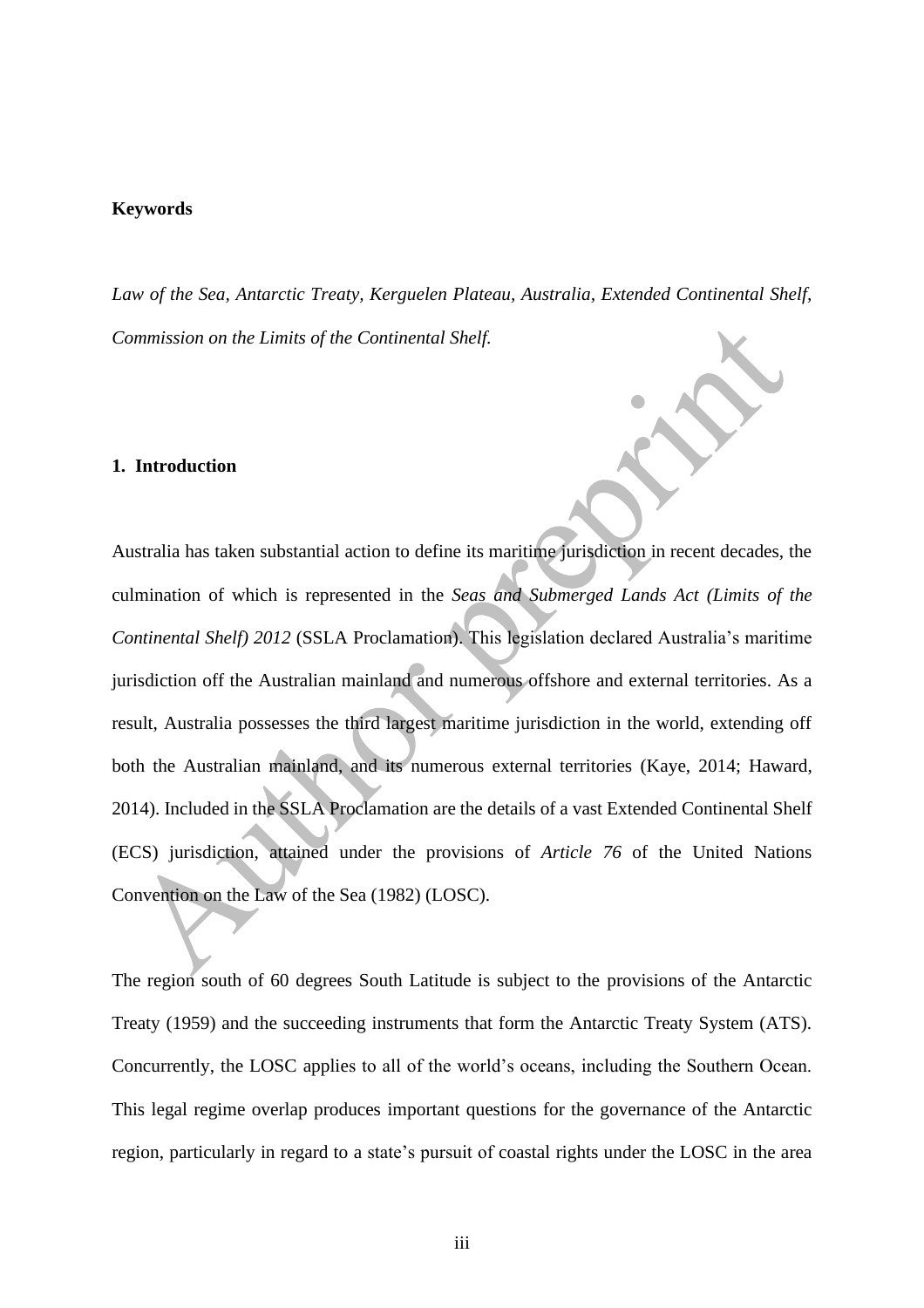constrained by the provisions of the Antarctic Treaty and ATS. This regime interplay was central to Australia's 2004 submission to the CLCS, and it significantly influenced the way Australia handled its submission (Hemmings and Stephens, 2009; Jabour, 2009).

On 15 November 2004, Australia made a comprehensive submission of geological and geophysical data to the Commission on the Limits of the Continental Shelf (CLCS) pursuant to *Article 76* of the LOSC, which requires the coastal state to submit data to the CLCS for the purpose of extending a continental shelf jurisdiction beyond 200 nautical miles (nm) from Territorial Sea baselines. The Australian submission included continental shelf data for all of its territories, including its offshore and external territories. Three of these territories; the Australian Antarctic Territory (AAT), Heard Island and the McDonald Islands (HIMI) and Macquarie Island, included ECS data occurring inside the Antarctic Treaty Area (ATA) (Commonwealth of Australia, 2004).

Of these continental shelf regions, the remote sub-Antarctic territory of HIMI generates the largest continental shelf jurisdiction. As one of the world's largest underwater plateaus, the KP is vast, with the Australian jurisdiction encompassing an area of approximately 1.13 million square kilometres (Geoscience Australia, 2020; Geoscience Australia, 2009). The KP represents the largest continental shelf region endorsed by the CLCS in the Australian submission, and remarkably, a significant portion of this jurisdiction extends into the ATA (Geoscience Australia, 2009). Australia has long-recognised interests in the Antarctic region broadly, but little is known of its strategic interests in the KP specifically. In this paper, we examine Australia's role in managing the nexus between the LOSC and the Antarctic Treaty, using the KP as a case-study. Australia's interests and state practice are investigated, providing insights into approaches to managing this regime nexus. Finally, we discuss the implications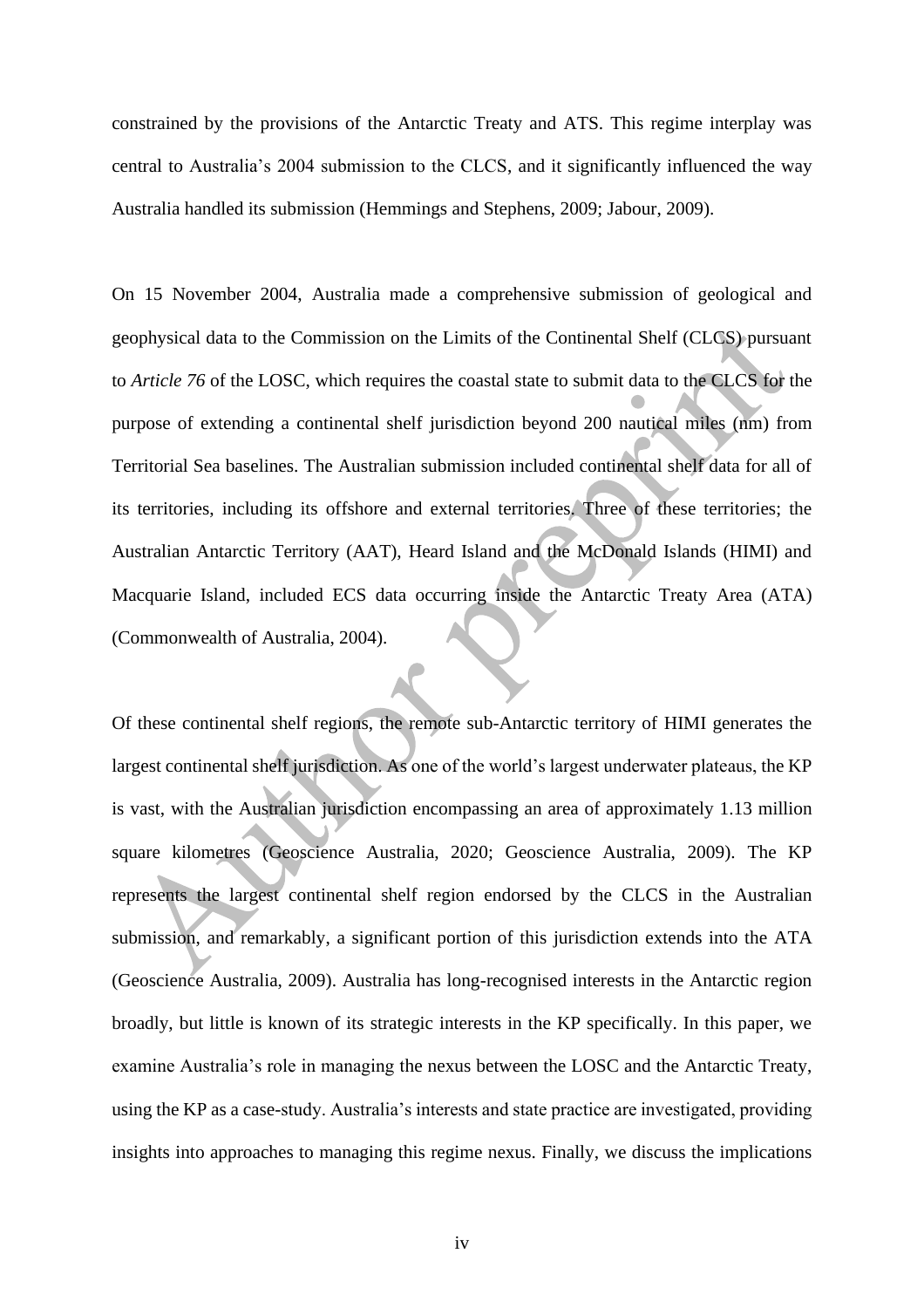of the regime overlap and Australia's state practice for the future governance of the Antarctic and Southern Ocean.

The research utilised a multi-method, qualitative social science approach to obtain data, employing a content review and analysis of the literature, key legislation and international legal documents. A small number of personal communications were also conducted to compliment the content analysis and diversify the research methodology. These communications were targeted at individuals with specific expertise in relation to the research subject.

#### **2. Australia's Broad Antarctic Interests**

### *2.1 – Australia's Antarctica*

Australia has a long-held and enduring affiliation with the Antarctic region, with significant national interests vested in the Southern Ocean and Antarctica (Haward et al., 2006). Naturally, Australia's interests are closely related to both Australian Antarctic policy, and the way in which Australia seeks to influence within the ATS and other international fora (Haward and Cooper, 2014; Hodgson-Johnston, 2015). With a claim to 42 percent of the Antarctic continent, as well as its sub-Antarctic territories HIMI and Macquarie Island, Australia has the most extensive stake in the Antarctic region as a claimant of territory (Haward et al., 2006). Having played a key role in the negotiation of the Antarctic Treaty, Australia was influential in the establishment of the Antarctic norms and values encoded in the Treaty, and as an original signatory, Australia maintains ATCP decision-maker status at Antarctic Treaty Consultative Meetings (ATCMs) (Bray, 2016). As a party to all subsequent legal instruments that comprise the ATS, as well other applicable international instruments such as the LOSC, Australia is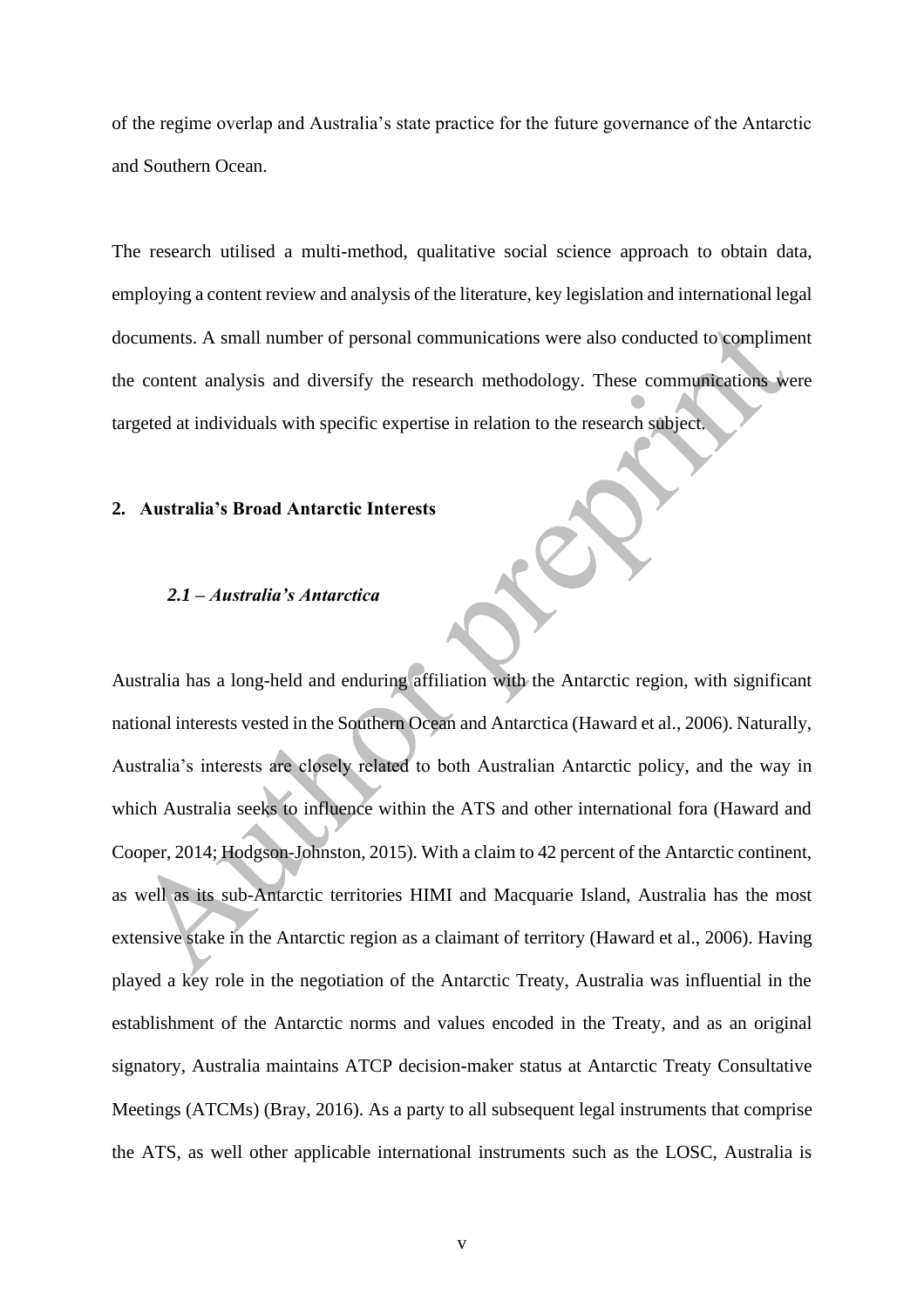heavily vested in the legal and political systems that govern Antarctica. Thus, Australia maintains a powerful position in influencing Antarctic affairs, through its physical and political presence in the region, and it's evident Antarctic interests (Kriwoken, Jabour and Hemmings, 2007; Haward and Griffiths, 2011; Bray, 2016; Haward and Cooper, 2016). These broad interests will be briefly explored.

### *2.2 - Demonstrating and Upholding Australian Sovereignty*

Despite the scarce international recognition of Australia's Antarctic territorial claim, the demonstration of Australian sovereignty over the AAT has been at the core of Australian conduct in the Antarctic region, and it remains an integral part of Australia's Antarctic interests (Dodds and Hemmings, 2009; Haward et al., 2006; Baird, 2004). Demonstrating sovereignty and the calculated pursuit of associated rights has been a notable aspect of Australian conduct in the AAT, HIMI and Macquarie Island (Dodds and Hemmings; 2009). Australia's territorial stake in Antarctica is improbably large, and as such the manner in which Australia regards and acts upon its claim to sovereignty is of significant consequence to Antarctica in both a physical and political sense. This commitment to sovereignty over the AAT has been entrenched in Australia's conduct since the beginnings of international negotiations for an Antarctic governance regime (Dodds, 2010; Bulkeley, 2010).

### *2.3 - Maintaining Australia's commitment to the Antarctic Treaty System*

Australia's commitment to both the Antarctic Treaty and the ATS forms an integral part of Australia's Antarctic strategic interests (Haward et al., 2006; Haward 2010; Haward and Cooper, 2014). The ATS evidently serves Australia's interests, as Australian government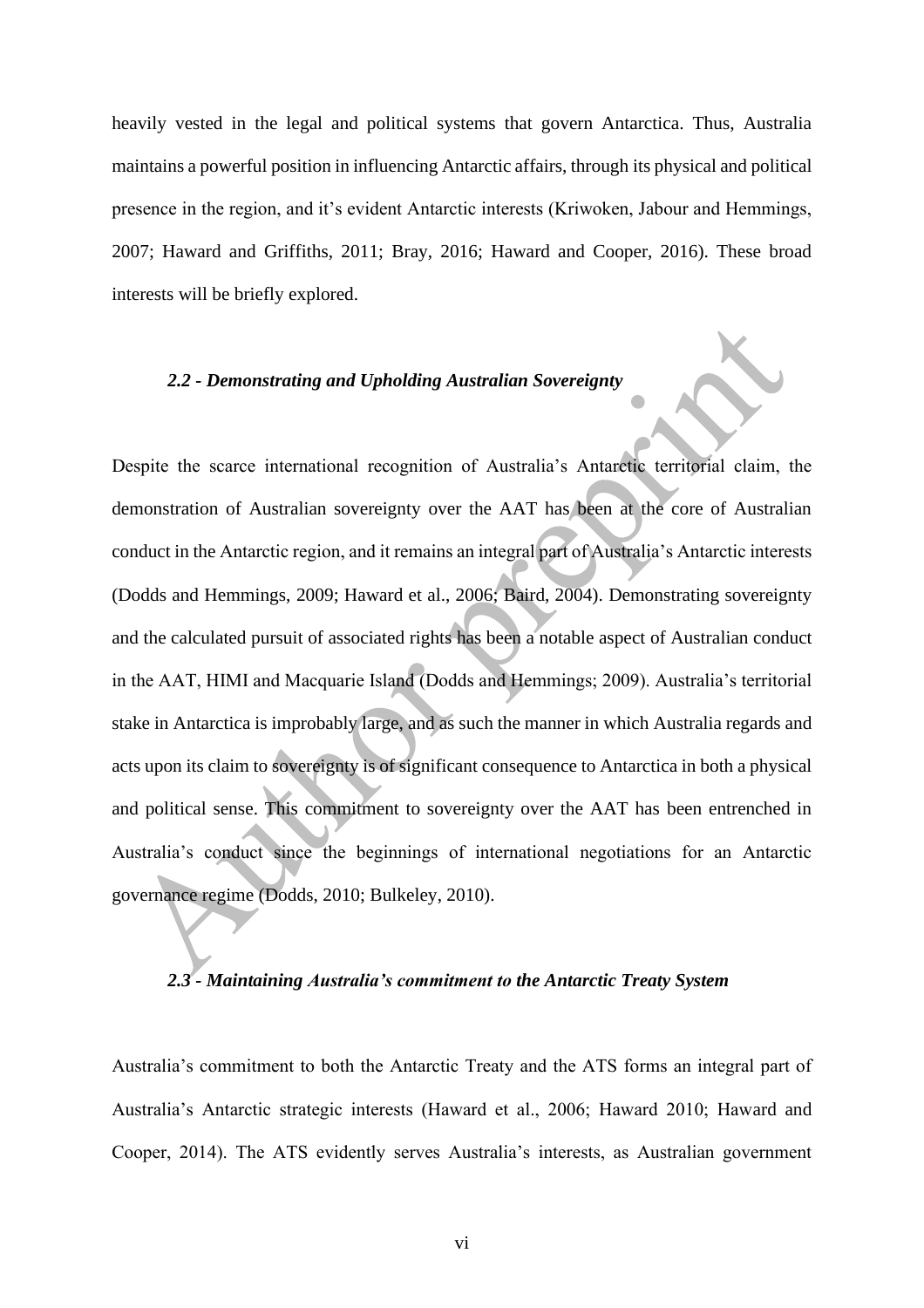policy objectives have long included the maintenance of the ATS, and enhancing Australia's influence within it (Baird, 2004). As a key negotiator of numerous ATS instruments, including its pivotal role with France in the negotiation and development of the Protocol on Environmental Protection to the Antarctic Treaty (1991) (Madrid Protocol), Australia's commitment to the core values of the ATS are unmistakable, and it has played a pivotal role in developing those values (Baird, 2004; Haward and Griffiths, 2011; Kriwoken, Jabour and Hemmings, 2007; Blay and Tsamenyi, 1990; Blay, 1992). Australia's commitment to the principles of the Madrid Protocol were reiterated in 2016 under the *Santiago Declaration*, where Australia declared a strong and unequivocal commitment to any activities relating to mineral resources, other than scientific research (ATCM XXXIX, 2016). Further, as the depository state for the Convention on the Conservation of Antarctic Marine Living Resources (1980) (CAMLR Convention), with the CCAMLR headquarters located in Hobart, Australia is fundamentally and integrally embedded in this Convention and its provisions for the conservation of living resources in the Southern Ocean (Haward and Cooper, 2014). Further still, the Antarctic Treaty enables Australia's claim to the AAT to endure, via the settlement of disputes over it. Upholding the provisions of the Antarctic Treaty is thus of vital importance to Australia's territorial interests in Antarctica, and subsequently Australia's support for the Antarctic Treaty and the ATS is integrally linked to its interest in maintaining its commitment to the AAT (Haward et al., 2006). These broad interests are reflected in Australia's conduct in the Antarctic region, and as such they are notable in Australia's conduct regarding its pursuit of an ECS jurisdiction off HIMI. Australia's interests in the KP specifically will now be explored.

### **3. The Intersection of the Law of the Sea and the Antarctic Treaty**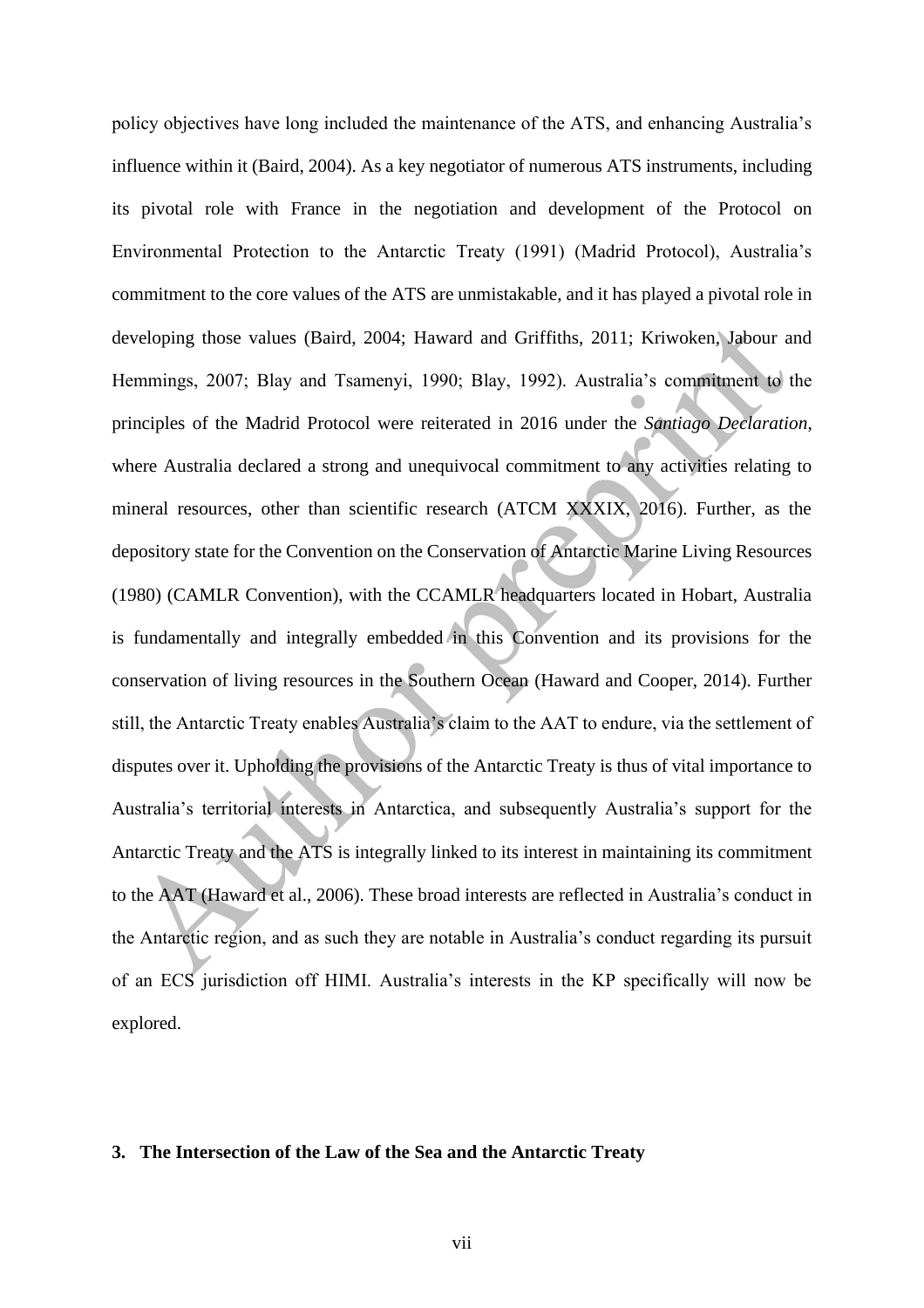#### *3.1– Regime interplay: The Law of the Sea and the Antarctic Treaty*

The nexus between the LOSC and the Antarctic Treaty stimulates noteworthy geopolitical issues for Australia, and for all parties concerned with either instrument. Their interplay in the Antarctic region can produce sensitive issues regarding the exercise of maritime rights under the LOSC, in areas constrained by the provisions of the Antarctic Treaty and the ATS. The Antarctic Treaty's *Article IV* directly addressed the question of territorial claims and disputes in Antarctica upon its entry into force in 1961, by setting the disputes over territorial claims aside, and leaving all existing claims as they were in 1961. All state signatories to the Antarctic Treaty maintain their positions regarding the status of these claims, whilst:

*'No acts or activities taking place while the present Treaty is in place shall constitute a basis for asserting, supporting or denying a claim to territorial sovereignty in Antarctica or create any rights of sovereignty in Antarctica. No new claim, or enlargement of an existing claim, to territorial sovereignty in Antarctica shall be asserted while the present Treaty is in force'* (Antarctic Treaty, 1959, Article IV).

Whilst *Article IV* effectively diffuses disputes over the sensitive issue of territorial claims in Antarctica, detail is lacking with regard to maritime zones under this provision. Furthermore, the Antarctic region was never discussed in any of the three Conferences on the Law of the Sea that facilitated the development of the LOSC, and subsequently, there are no specific provisions or details that stipulate the LOSC's applicability to Antarctic territories (Haward, 2009). The only reference to maritime space in the Antarctic Treaty is supplied by *Article VI,* which *inter alia*, states that: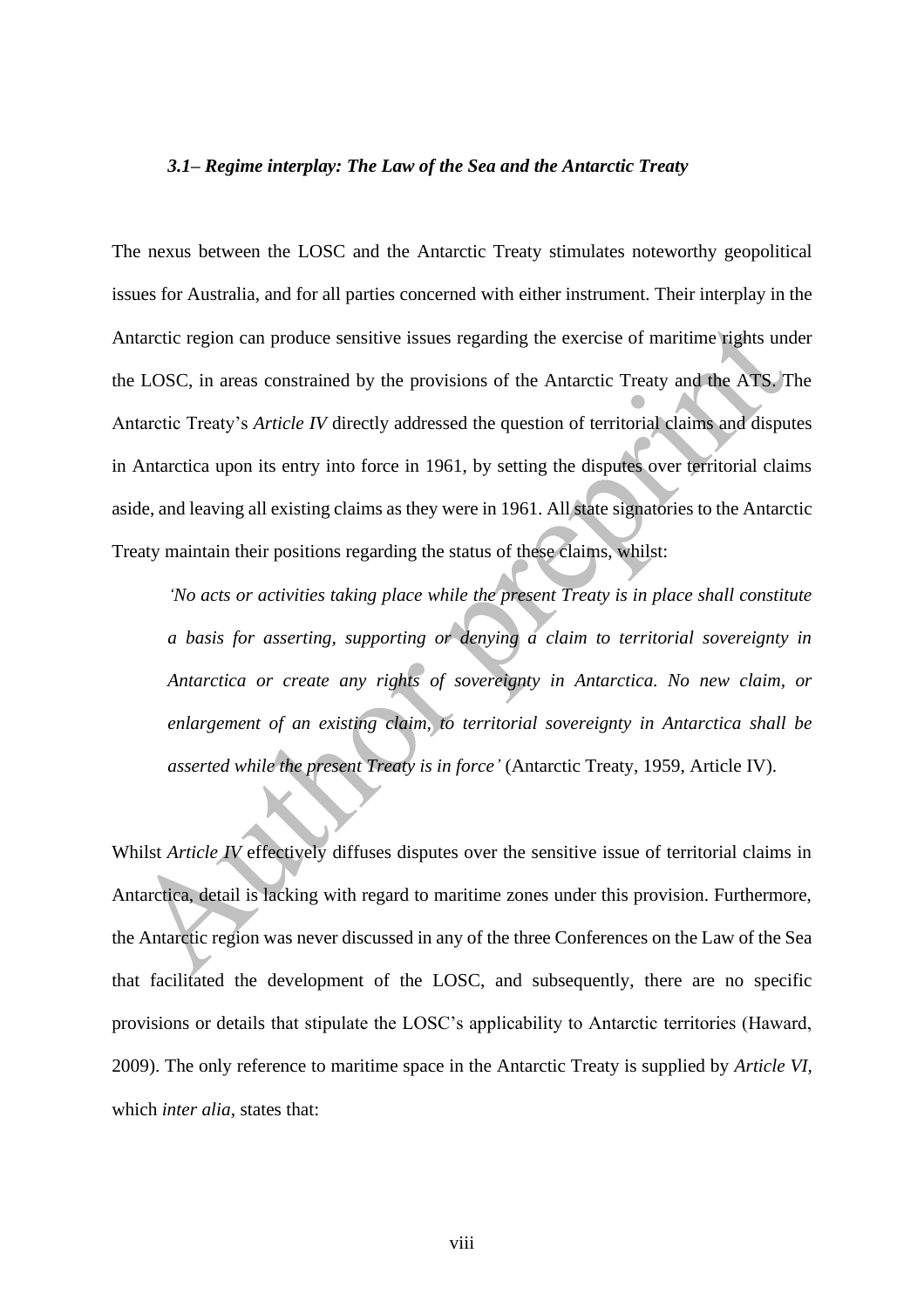*'[…] nothing in the present Treaty shall prejudice or in any way affect the rights, or the exercise of the rights, of any State under international law with regard to the High Seas in that area.'* (Antarctic Treaty, 1959).

Whilst *Article VI* clearly protects the rights of states in regard to the High Seas, the issue still remains complicated and contentious, as the Treaty does not stipulate which waters constitute High Seas, or further, if there are any specific implications for the maritime space directly appurtenant to Antarctic territorial claims (Homan, 2006). As a result, divergent opinions arise, and controversy surrounds the extent to which the exercise of coastal rights by Antarctic claimant states is permissible, or whether coastal states can even exist in Antarctica due to the unique status of territorial claims there (Haward, 2009; Baird, 2004). Claimant states naturally view the High Seas as beyond the limits of their respective maritime zones, whilst nonclaimants, who reject the establishment of maritime zones, have argued that the High Seas extend to the coastal limits of the Antarctic continent (Homan, 2006; Baird, 2004). This issue reflects the longstanding tensions over territorial sovereignty in Antarctica, which lies at the core of the Antarctic Treaty's purpose. As a result, the nexus between the LOSC and the Antarctic Treaty continues to present unresolved issues in relation to maritime zones in Antarctica today.

In many ways the LOSC and the Antarctic Treaty deliver polarising governance regimes, and the provisions for exclusive rights via maritime zones under the LOSC appear to be at conflict with the sensitive issue of sovereignty in Antarctica. The LOSC's provisions for maritime zones are state-centric, with a focus on allocating rights to resources, whilst the Antarctic Treaty establishes significant provisions for international cooperation and the settlement of disputes over claims to sovereignty. Nonetheless, their potential to exist in harmony is not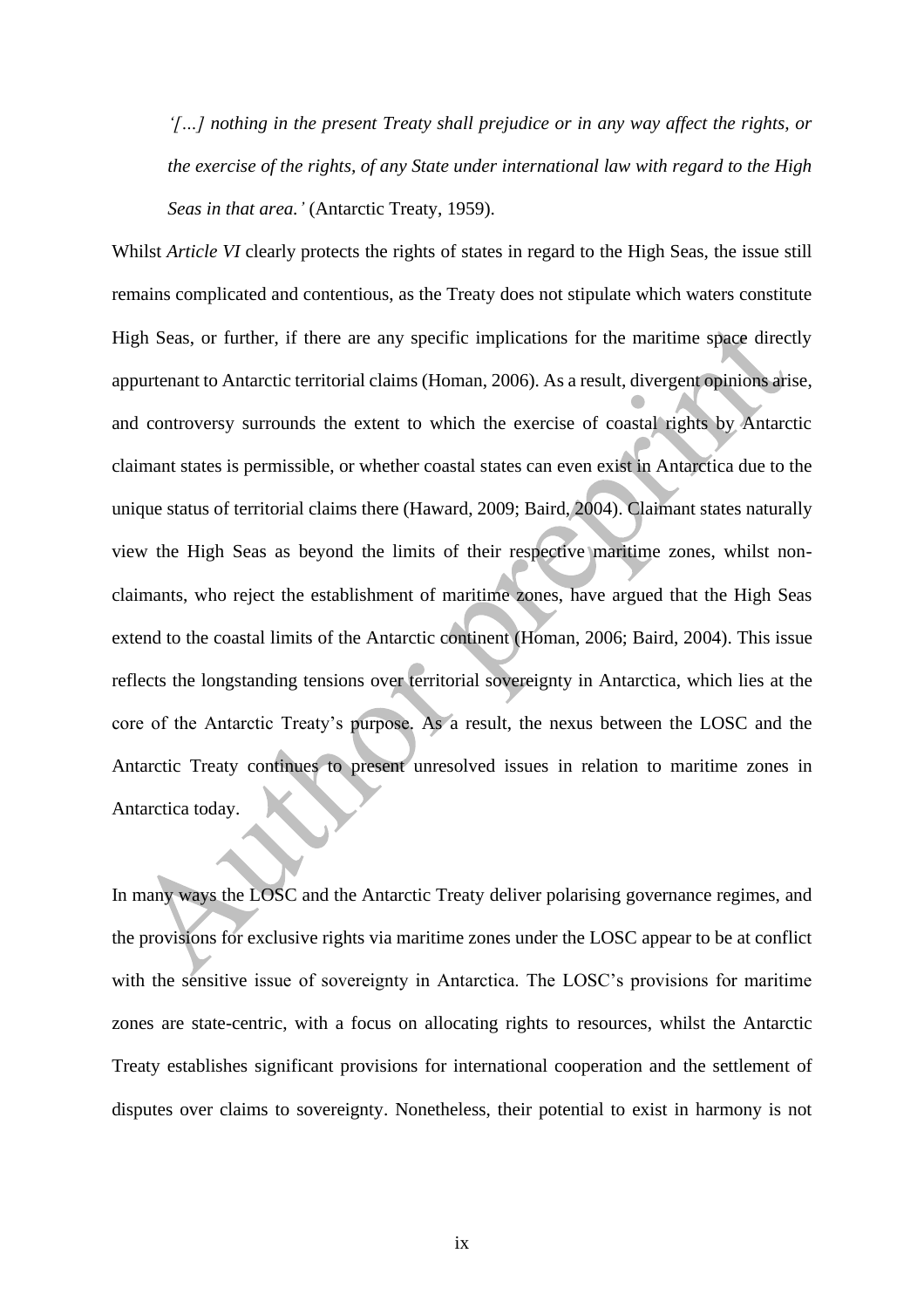inconceivable (Haward, 2009), and this ambition was formally expressed by Australia in its submission to the CLCS in 2004 (United Nations, 2004).

Australia, having the largest claim to territory in Antarctica, as well as its two sub-Antarctic territories, has been ultimately concerned with the nexus between the LOSC and the Antarctic Treaty, as both instruments strongly support its national interests in the region (Haward and Cooper, 2014; Haward, 2009; Baird, 2004). Developing national policies which reflect Australia's support for both regimes and balancing their interactions in the pursuit of national interest is evident in Australia's conduct and the discourse for both instruments (Baird, 2004). Furthermore, as an original signatory to both the LOSC and the Antarctic Treaty, Australia was the first Antarctic claimant state to formally test the interface of the two instruments regarding the ECS, via its submission to the CLCS in 2004.

# *3.2– The Kerguelen Plateau and Williams Ridge*

The geographic coordinates of the HIMI continenral shelf jurisdiction were established under the SSLA Proclamation on 24 May 2012, in accordance with Recommendations provided by the CLCS in 2008 (SSLA Proclamation, 2012; United Nations, 2012). Details of the jurisdiction are available in Appendix 1. Both the HIMI Exclusive Economic Zone (EEZ) and ECS jurisdictions share a delimited boundary with the French territory Îles Kerguelen, in conformance with customary practice, which was established via the bi-lateral *Agreement on Marine Delimitation between the Government of Australia and the Government of the French Republic* (1982). The southernmost boundary of Australia's HIMI ECS is also delineated at the outer limits of the EEZ of the AAT. Interestingly, the CLCS endorsed data for the KP that occurred inside of the 200nm EEZ off the AAT (United Nations, 2008), and Australia therefore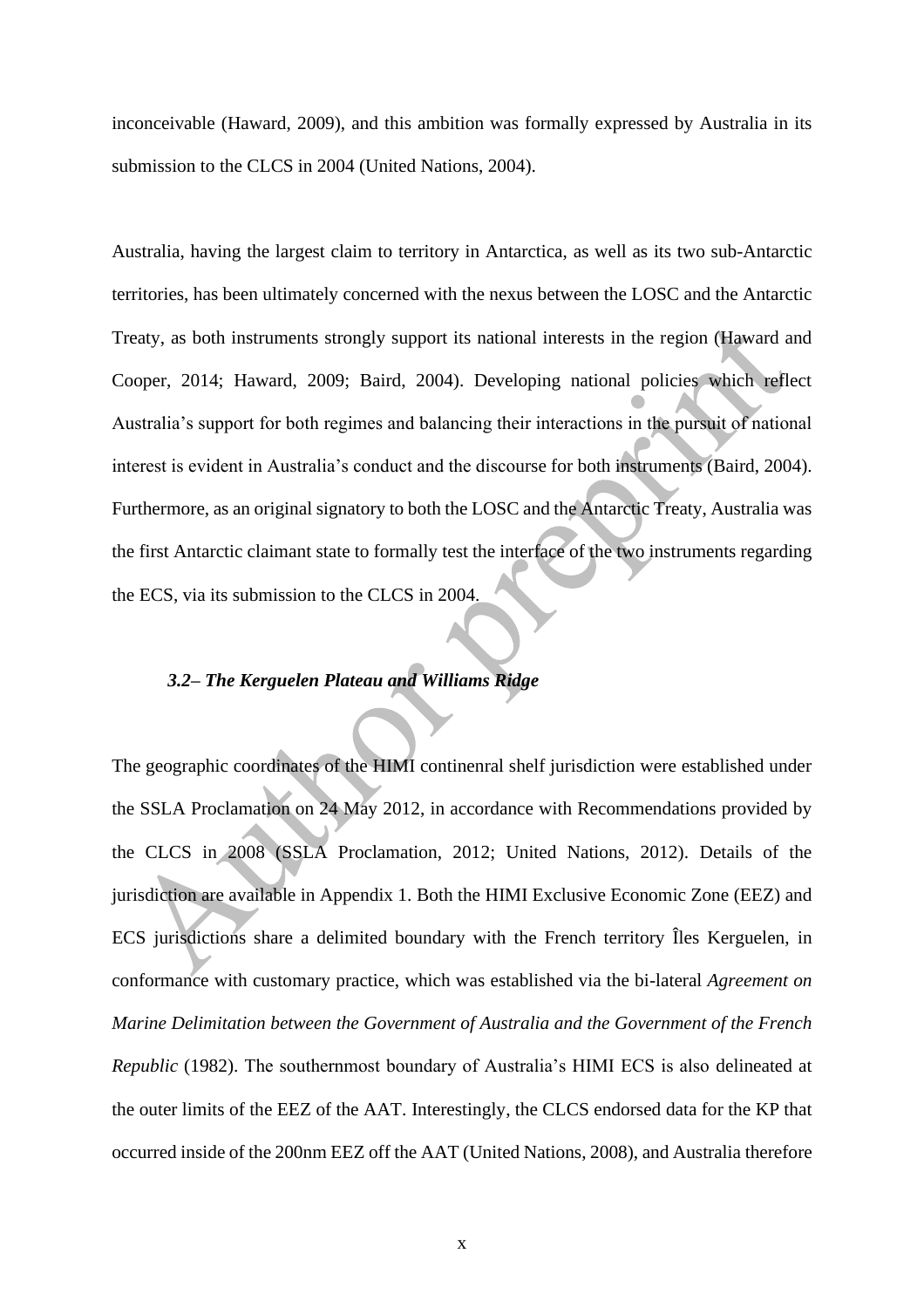had the option to proclaim its HIMI ECS jurisdiction within the scope of the AAT EEZ. However, any action to do so would have undoubtedly weakened the integrity of Australia's claim to the AAT, and could have reflected that Australia views the status of the AAT EEZ differently to its other jurisdictions. Whilst an ECS for HIMI occurring inside of the AAT EEZ could have been endorsed under the LOSC, the deliniation of the HIMI ECS at the AAT EEZ was an act of strategic deliniation, aimed at supporting all of Australia's territorial interests (Haward et al., 2006), as confirmed in personal communications with two key informants.

Whilst the CLCS Recommendations to Australia endorsed a vast area of ECS on the KP, it was also the region with the most significant variance between the Australian submission and the CLCS Recommendations, the most significant of which was for Williams Ridge, a geological feature on the Eastern flank of the KP. The nature and origin of Williams Ridge was deemed unresolved in the CLCS Recommendations, on the basis that the data provided only displayed indirect evidence of its nature and origin, and it was therefore not deemed to be a natural component of the continental margin in the sense of *Article 76, Paragraph 6* of the LOSC (Recommendation 50) (United Nations, 2008). Australia therefore maintains the option to revisit this region in the future via a new or revised submission to the CLCS under *Annex II, Article 8* of the LOSC.

In January 2020, Williams Ridge became the focus of an Australian marine research voyage, *RV Investigator* voyage IN2020\_V01. This scientific voyage was responsible for the collection of geological and geophysical data from Williams Ridge, which *inter alia*, could facilitate a new or revised submission to the CLCS for the purpose of incorporating Williams Ridge into Australia's HIMI continental shelf jurisdiction. One of two main objectives of voyage IN2020\_V01 was: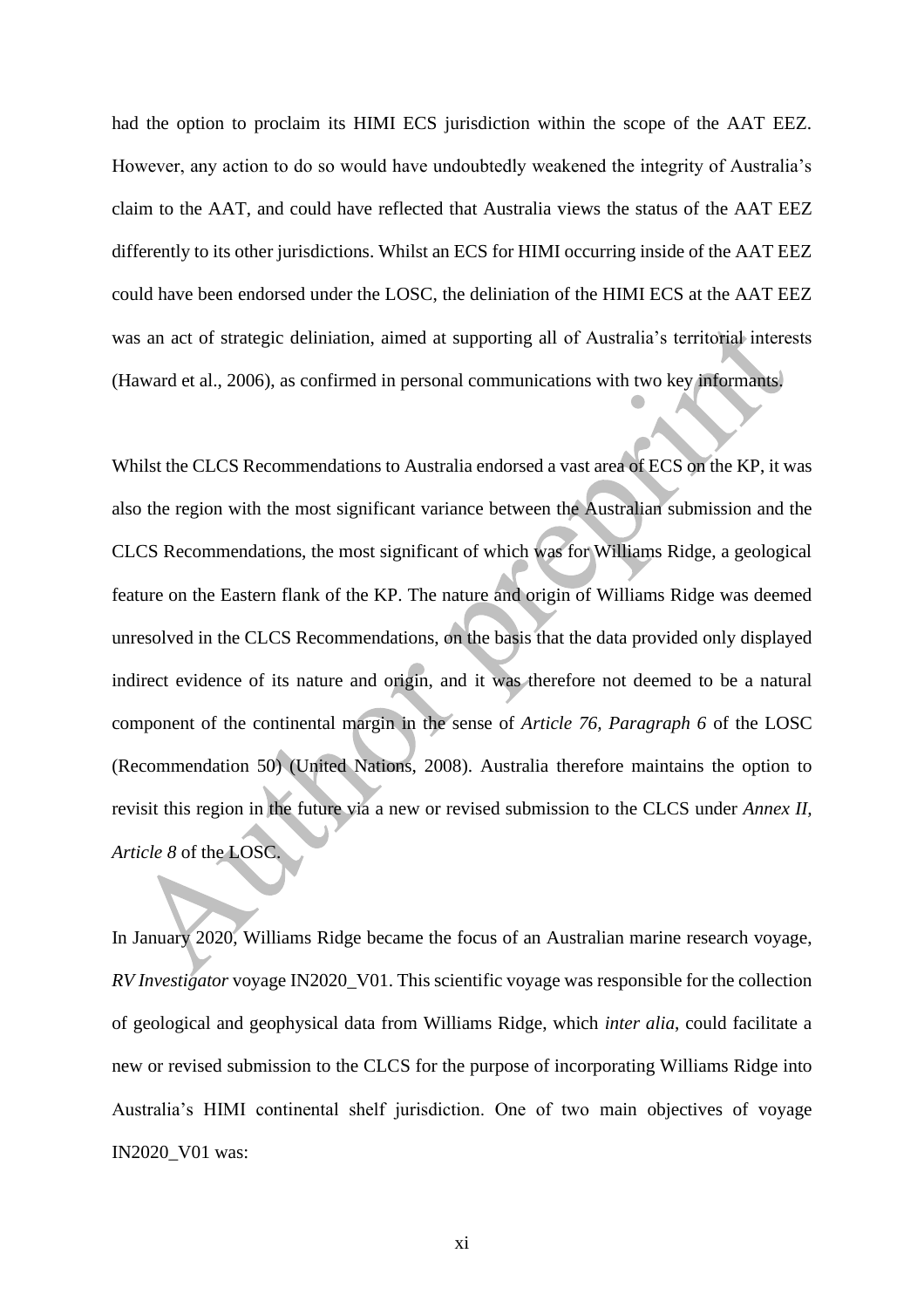*"To acquire, analyze, and interpret data and samples necessary for Australia to make a new or revised submission to the UN Commission on the Limits of the Continental Shelf (CLCS). The purpose is to extend Australia's marine jurisdiction to include William's Ridge, an extension of the Central Kerguelen Plateau, under the UN Convention on the Law of the Sea"* (Marine National Facility, 2019).

Whilst financial support from the Australian government was not directly procured for voyage IN2020\_V01, representatives from both the Department of Foreign Affairs and Trade and the Attorney-General's Department expressed support in letters of approval supplied to the voyage Chief Scientist.

Geoscience Australia (GA) is the government agency tasked with the preparation of data for the purpose of a CLCS submission and was represented onboard IN2020\_V01. In 2016, the prospect of a new or revised submission for Williams Ridge was brought to attention by GA in a written submission to a Senate inquiry titled *Australia's future activities and responsibilities in the Southern Ocean and Antarctic waters*. This submission emphasised the strategic importance of Williams Ridge and the KP in supporting Australia's interest in the effective demonstration of sovereignty, as well as the contribution that future acquired geophysical and geological data could make to scientific understandings, with applications for sustainable living resource management in the KP region falling under the jurisdiction of the Commission for the Conservation of Antarctic Marine Living Resources (CCAMLR) (Geoscience Australia, 2014).

#### *3.3 – Strategic diplomacy and the LOSC-Antarctic Treaty interface*

During the 10-year period leading up to Australia's submission to the CLCS in 2004, Australia had a challenging and consequential decision to make. That was, whether it should include data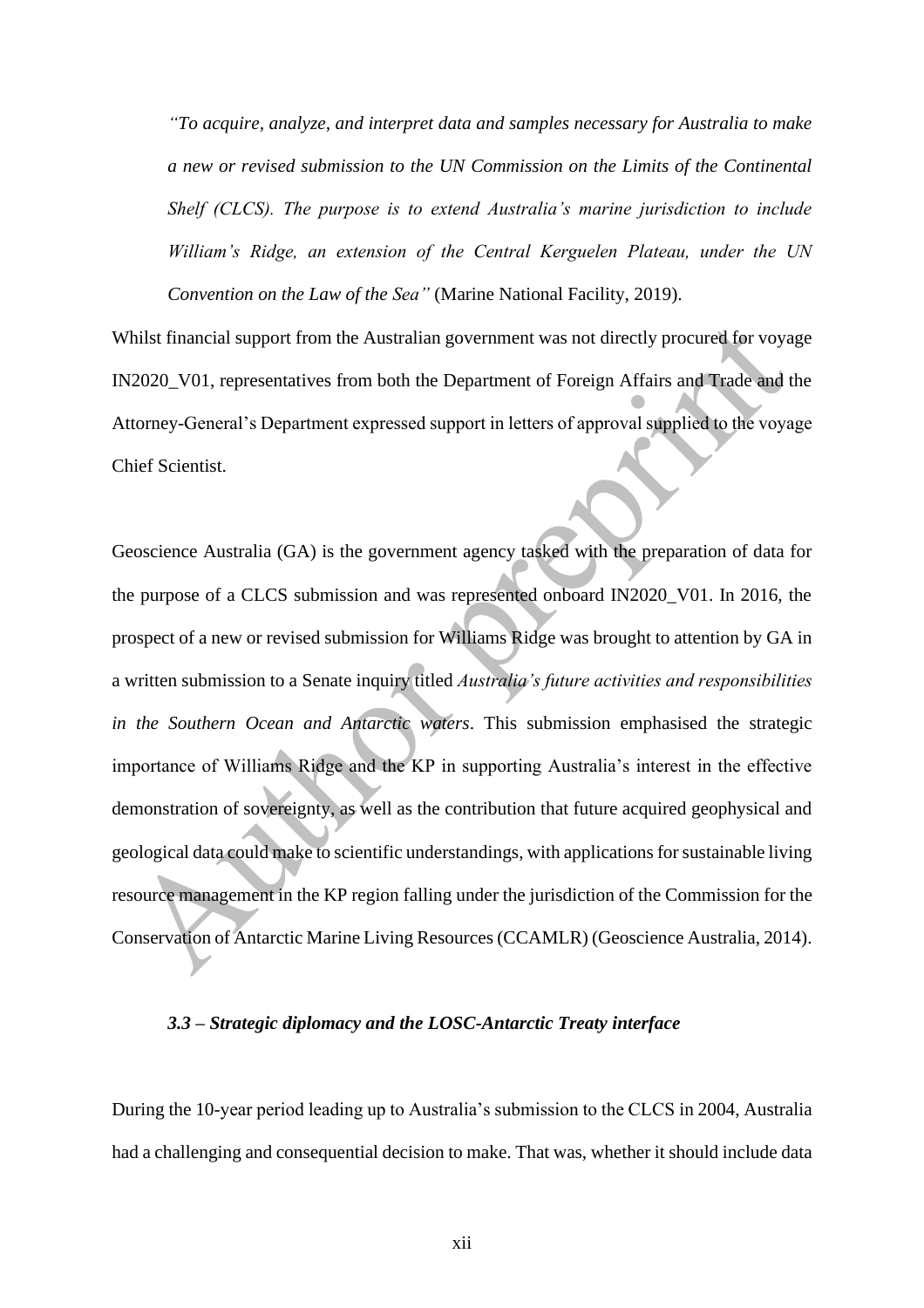for the continental shelf appurtenant to the AAT (Baird, 2004). Given the unique legal and political status of Antarctica under the Antarctic Treaty and the critical effect of its *Article IV*, the manner in which this issue was addressed was sensitive and it had the potential to inflame or provoke other claimant states and Antarctic Treaty Consultative Parties (ATCPs) (Jabour, 2009; Baird, 2004). As Australia had already signed and ratified the LOSC upon its entry into force in 1994, it was the first of the Antarctic territorial claimant states to meet its 10-year deadline for a submission to the CLCS under *Annex 2, Article 4* (Baird, 2004; Schofield, 2008; Hemmings and Stephens, 2009). Australia therefore needed to develop a strategy for its Antarctic continental shelves which spoke to its strategic interest in upholding Australian sovereignty in Antarctica, as well as its interest in protecting and upholding the values of the ATS, both of which are integral to Australia's Antarctic agenda (Haward et al., 2006).

As discussed, *Article 4* of the Antarctic Treaty effectively diffuses disputes over territorial claims and has allowed Australia's claim to the AAT to endure since 1961, despite a lack of universal recognition (Scott, 2021). This dispute settlement is fundamental to maintaining peace in Antarctica, and therefore provoking any new or revisited disputes over the AAT would have not only have been disruptive to Australia, but the entire geopolitics of Antarctica, and it was thus a key consideration in the manner in which Australia addressed the issue of the AAT ECS. There was anticipation in the discourse as Australia approached its 10-year CLCS submission deadline (Baird, 2004), as the manner in which Australia addressed this issue could potentially produce the most dramatic geopolitical change in Antarctica since the entry into force of the Antarctic Treaty in 1961. Personal communications with two key informants confirmed that Australia had a strict reading of the 10-year deadline under *Annex 2, Article 4* of the LOSC, and thus failure to include Antarctic data in its CLCS submission would have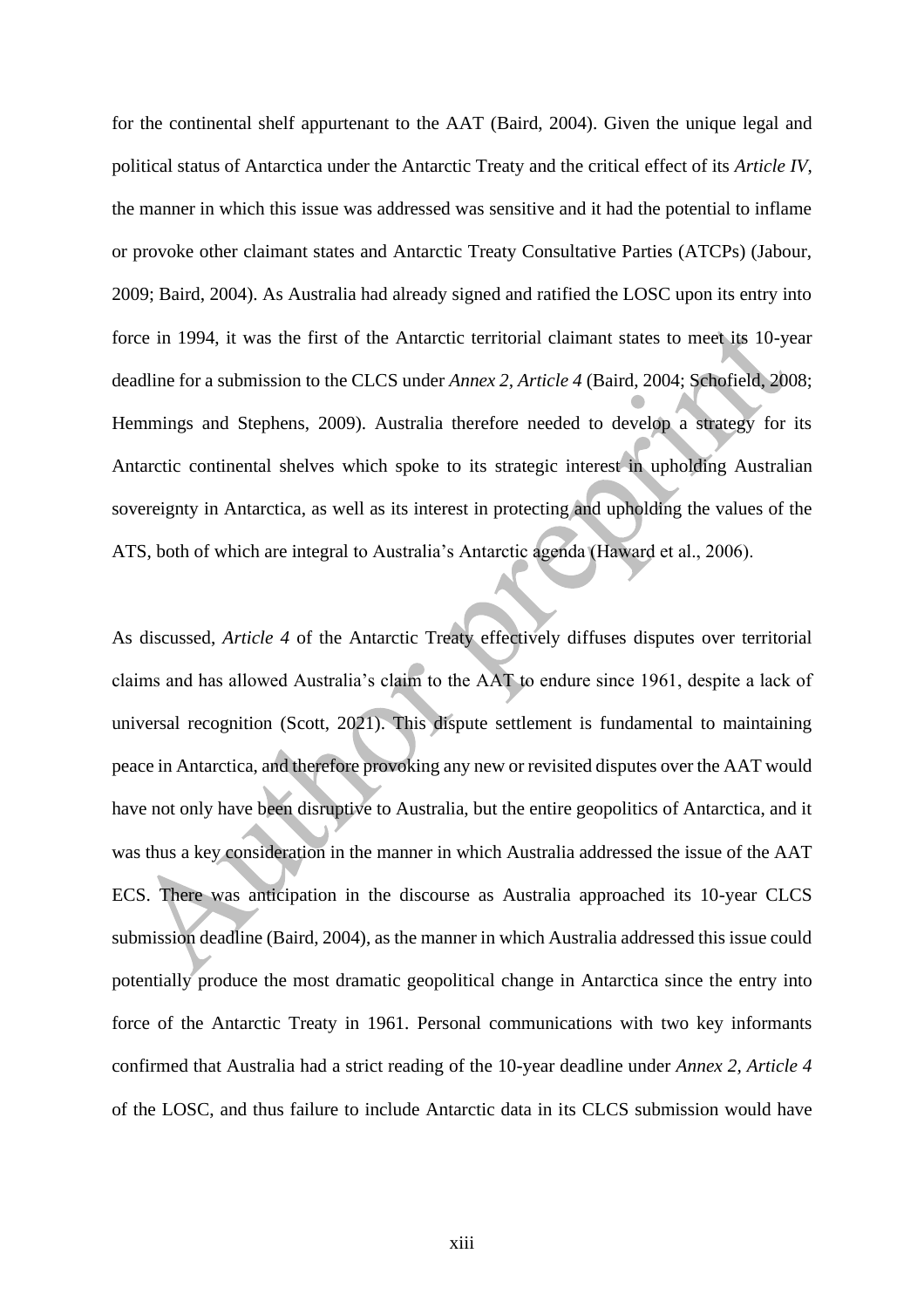weakened Australia's claim to the AAT and its associated right to the continental shelf (Baird, 2004).

Australia's solution was pragmatic, well-orchestrated, and as Jabour described it, a diplomatic masterstroke (2009). Attached to Australia's 2004 CLCS submission was a letter to the Secretary-General of the United Nations which *inter alia,* stated:

*"Australia requests the Commission in accordance with its rules not to take any action for the time being with regard to the information in this Submission that relates to continental shelf appurtenant to Antarctica"* (United Nations, 2004).

By including continental shelf data for the AAT, yet requesting the CLCS not to consider that data for the time-being, Australia was able to meet its obligation under *Annex II, Article 4* of the LOSC, whilst reserving its right to have this data assessed in the future by meeting the 10 year deadline. Excluding data for the AAT continental shelf from the CLCS submission in 2004 would have undoubtedly weakened the integrity of Australia's claim to sovereignty over the AAT, as it would have reflected that Australia views the AAT differently to its other territories (Baird, 2004). Likewise, submitting data without qualification could have provoked significant disruption within the Antarctic Treaty, as it had the potential to reignite disputes over territorial sovereignty.

Official communications were received from the United States, Russia, Japan, France, the Netherlands, Germany and India regarding Australia's submission of data appurtenant to the Antarctic continent (United Nations, 2012). All of these communications acknowledged Australia's request to the CLCS not to take any action for the time being, yet reiterated their respective non-recognition of claims to Antarctic territory and their subsequent incapability of producing maritime zones (United Nations, 2012). The Netherlands went so far as to claim that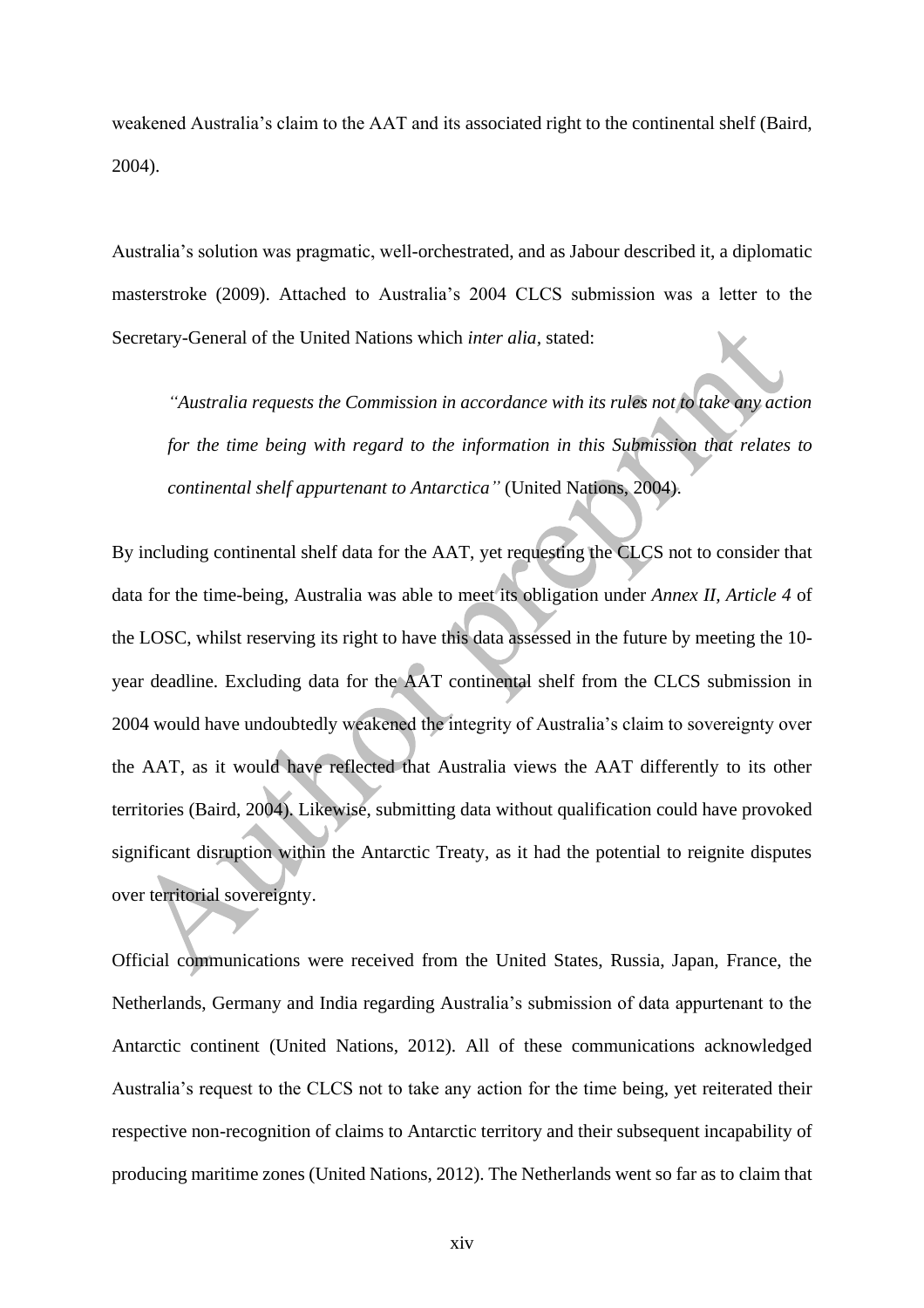there was an unresolved land *dispute* in relation to Australia's claim to the AAT, displaying a curious regard for the effect of the Antarctic Treaty's *Article IV* (United Nations, 2012). The CLCS accepted Australia's request regarding the data submitted off the Antarctic continent without comment, and it did not issue any Recommendations relating to the continental shelf off Antarctica (United Nations, 2008; Jabour, 2009).

There is explanation for the lack of substantial disruption arising from Australia's submission of data for the AAT to the CLCS. Australia's strategy for submitting data off the AAT was a highly calculated and premeditated act of diplomacy. Consequently there was little to no speculation or anticipation among Antarctic territorial claimants and ATCPs in awaiting Australia's CLCS submission. Personal communications revealed that Australia was involved in substantial diplomatic discussions in the lead up to the CLCS submission, in which the exact nature of Australia's submission of Antarctic data was revealed. Australia fully disclosed how it would address the continental shelf off the AAT in its submission to the CLCS to all ATCPs, and there were consequently no surprises to these states when Australia made its submission in 2004. Likewise, the official responses of ATCPs were also premeditated in these diplomatic efforts (except the Netherlands). Through calculated and strategic diplomacy, Australia ensured that it minimised the political disruption that this submission could have produced.

Overall, the Australian submission of Antarctic data was a calculated and effective exercise, as it managed to balance Australia's territorial interests alongside the delicate politics that surround the status of this territorial claim. By submitting the data within the 10-year time frame and requesting the Commission not to look at that data for the 'time being', the control remains in Australia's hands to address the CLCS in the future regarding this data, should it ever aspire to do so. Further, Australia effectively demonstrated that it views the AAT as sovereign, as per all of its other territories (Baird, 2004).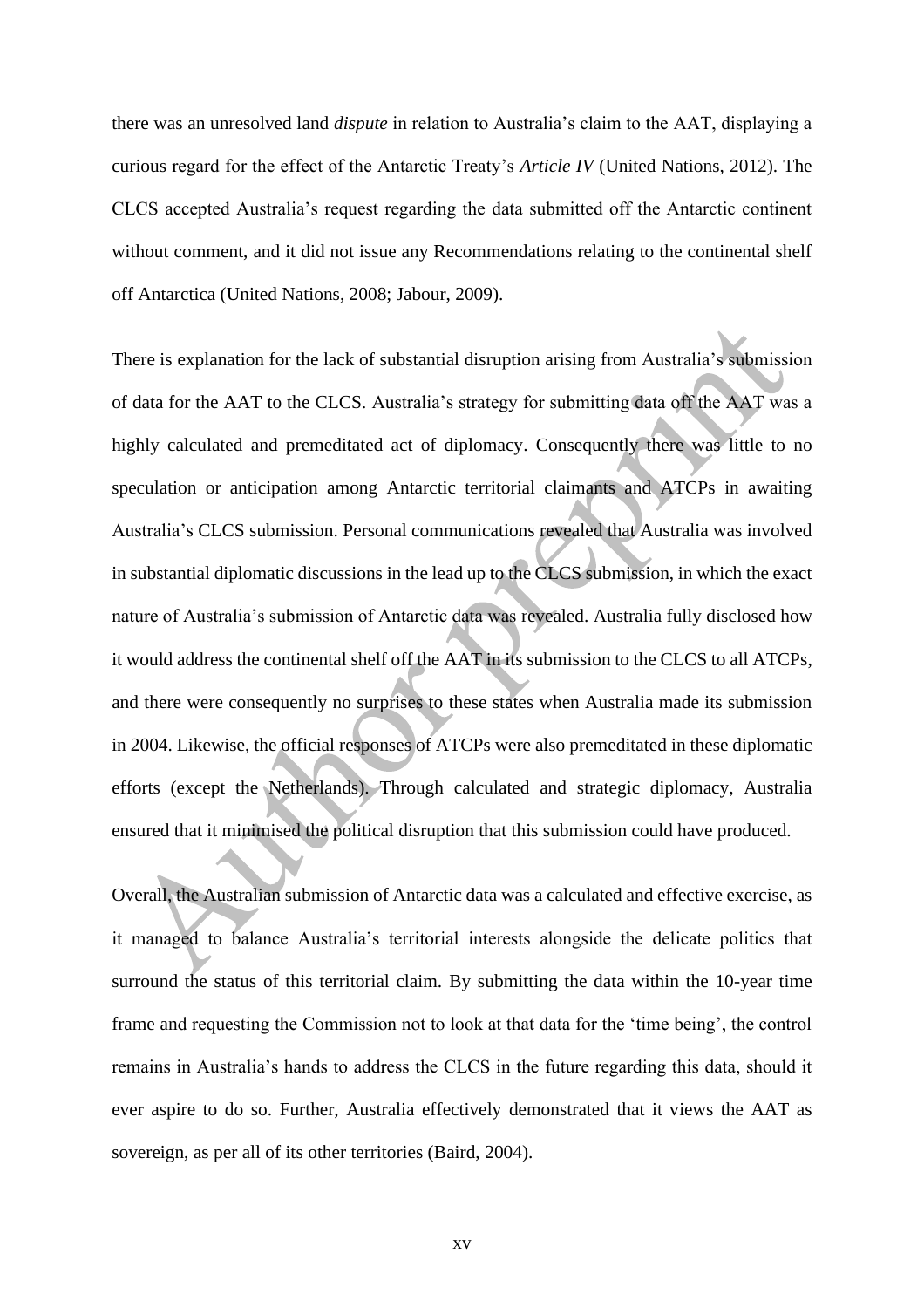It is also worth noting that the 2004 CLCS submission was not the first time Australia has acted in relation to the continental shelf appurtenant to the AAT. Australia included the continental shelf extending from the AAT in its 1953 *Continental Shelf Declaration*, which predated the negotiations and entry into force of the Antarctic Treaty (Haward et al., 2006; Baird, 2004; Goldie, 1954; Serdy, 2005). Australia considers its right to the continental shelf off Antarctica to be inherent, as it is a maritime zone generated from the AAT which it considers upheld and sovereign. Furthermore, in the view of Australia, the continental shelf is not territory, but an area where rights are exercised under international law, and since *Article VI* protects the rights and the exercise of rights under international law in regard to the High Seas, Australia's interests here are protected, albeit rather ambiguously.

# **4. Australia's Strategic Interests in the Kerguelen Plateau**

### *4.1 – Demonstrating Australian Sovereignty*

There is potentially no better way to demonstrate and confirm a claim to sovereignty than to exercise and enforce rights provided under international law without dispute (Triggs, 2011). Under the LOSC, the generation of maritime zones is dependent on the effective demonstration of sovereignty (Homan, 2006). The CLCS Recommendations to Australia in 2008, and Australia's subsequent declaration of an ECS off HIMI in 2012 both proceeded uncontested, and thereby functioned as a validation of Australia's claim to sovereignty over HIMI. This unfettered declaration of exclusive rights put to rest a dispute which arose in the Volga case between Russia and Australia in 2002 at the International Tribunal of the Law of the Sea (ITLOS). The case arose as a result of the Australian Navy's apprehension of the Russian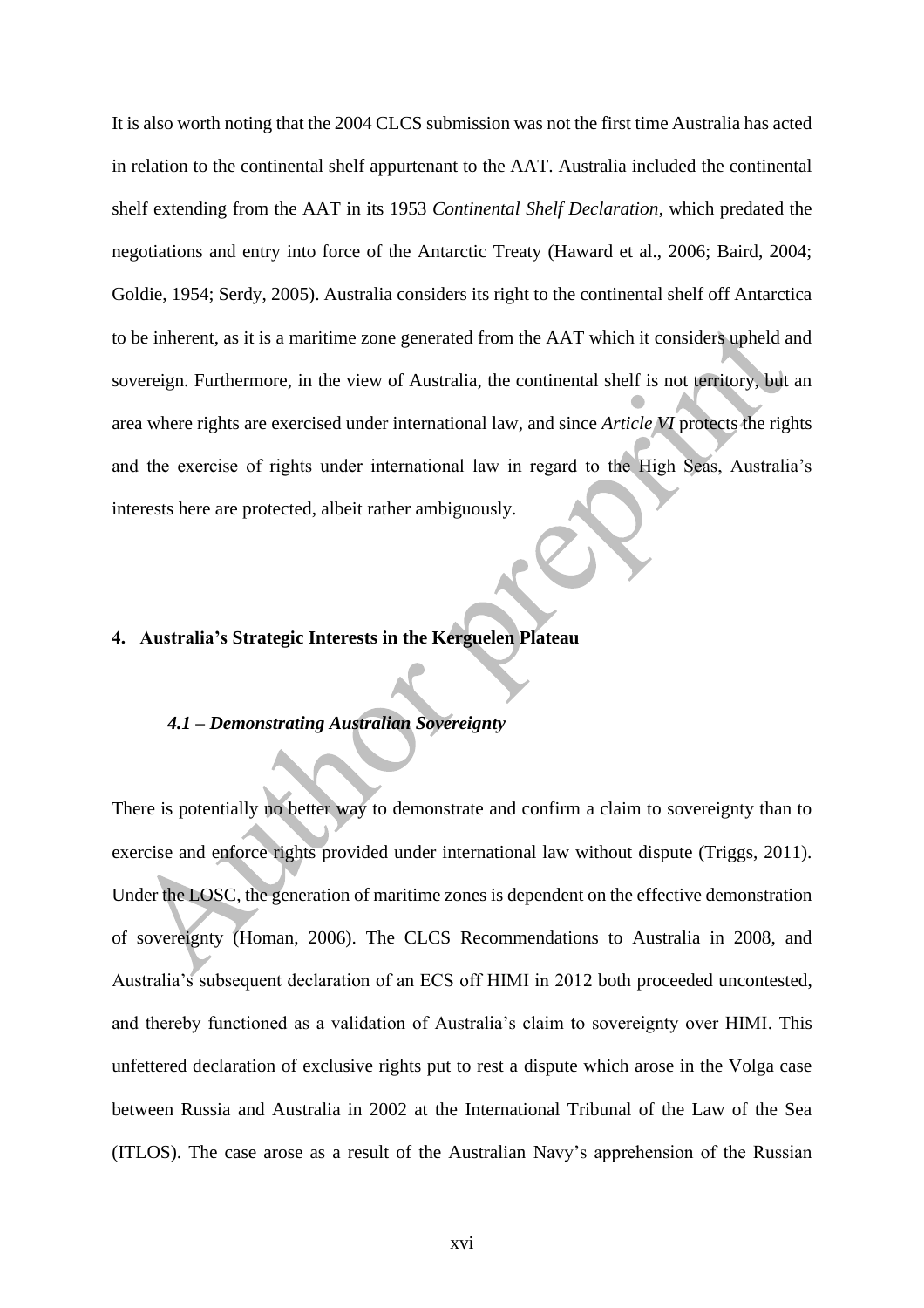flagged vessel 'Volga' on 6 February 2002, for alleged illegal fishing inside the HIMI EEZ. ITLOS Vice-President Vukas presented an argument in a Declaration that Australia's HIMI did not adequately meet the criteria of the *Regime of Islands* provided by *Article 121(3),* which states that rocks which cannot sustain human habitation or economic life of their own shall have no EEZ or continental shelf. Subsequently, Vukas claimed that the establishment of an EEZ or continental shelf off HIMI was contrary to international law, on the basis that HIMI did not satisfy these criteria (ITLOS, 2004).

Australia's submission of ECS data to the CLCS in 2004 created an opportunity and forum for comment by other states regarding the status of Australia's sovereignty over HIMI and its related right to maritime zones under the LOSC. Nonetheless, Australia's submission of data for the HIMI ECS, including a significant portion which extended into the ATA proceeded unchallenged (United Nations, 2004). Likewise, Australia's declaration of the HIMI continental shelf jurisdiction under the *SSLA Proclamation* in 2012 also ensued without comment, and subsequently reinforced Australian sovereignty over HIMI. Despite the precedent of the Vukas judgement, any dispute over Australia's sovereignty over HIMI is now implausible, due to the absence of contest surrounding Australia's pursuit of the HIMI ECS, and its declaration in 2012 under the *SSLA Proclamation*. Australia has effectively demonstrated and strengthened its sovereignty over HIMI, which exemplifies Australia's key strategic interest of demonstrating and upholding sovereignty in the Antarctic, via the pursuit of exclusive rights to the continental shelf under the LOSC (Dodds and Hemmings, 2009).

### *4.2 – Enhancing environmental protection in the Southern Ocean*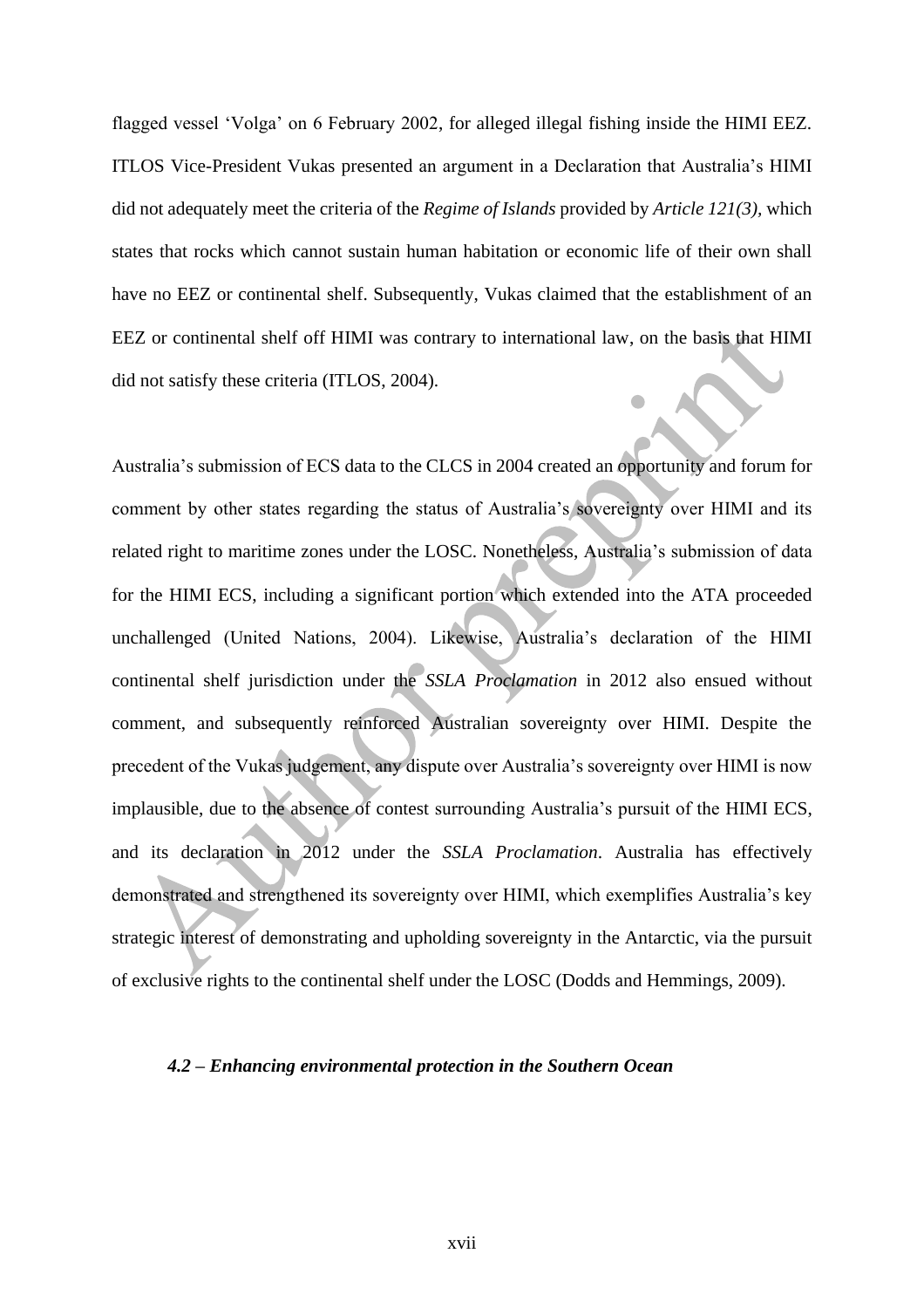Australia's proclamation of a continental shelf jurisdiction off HIMI in 2012 has a significant capacity to enhance environmental protection in the Antarctic region. The Madrid Protocol provides the Antarctic region with a comprehensive regime for environmental protection that includes, *inter alia*, a prohibition on any activities relating to mineral resources other than scientific research *(Article 7)* inside the ATA. However, like all international agreements, the Madrid Protocol only applies to state parties to the agreement. This leaves the Antarctic environment vulnerable to the impacts of activities that occur outside the international scope of the Madrid Protocol. The declaration of sovereign rights to the natural resources of the seabed and subsoil within the HIMI continental shelf jurisdiction gives Australia the capacity to control and legislate the manner in which these resources are managed and harvested. This includes the right preclude or authorise access to seabed resources to all state parties to the LOSC. As the international scope of the LOSC is significant, with 157 signatories and 168 state parties to the Convention, the reach and impact of Australia's *SSLA Proclamation* is substantial (UN Treaty Collection, 2020).

The Madrid Protocol applies in scope to the ATA, and as such the applicability of the Protocol to the seabed is contested and remains unresolved (Peeters, 2006; Rothwell, 1994). Furthermore, it is unclear whether the Protocol applies to a state's continental shelf jurisdiction (Peeters, 2006). However, according to a key informant, Australia is of the view that the Madrid Protocol applies to the entire area south of 60 degrees South Latitude, including the seabed and subsoil. Therefore, any mineral resource activities occurring in the entire area south of 60 degrees South Latitude are, in Australia's understanding, prohibited. This interpretation of the Madrid Protocol's applicability to the seabed is ratified in national legislation under the *Antarctic Treaty (Environment Protection) Act 1980* (Amended) (ATEP Act). The application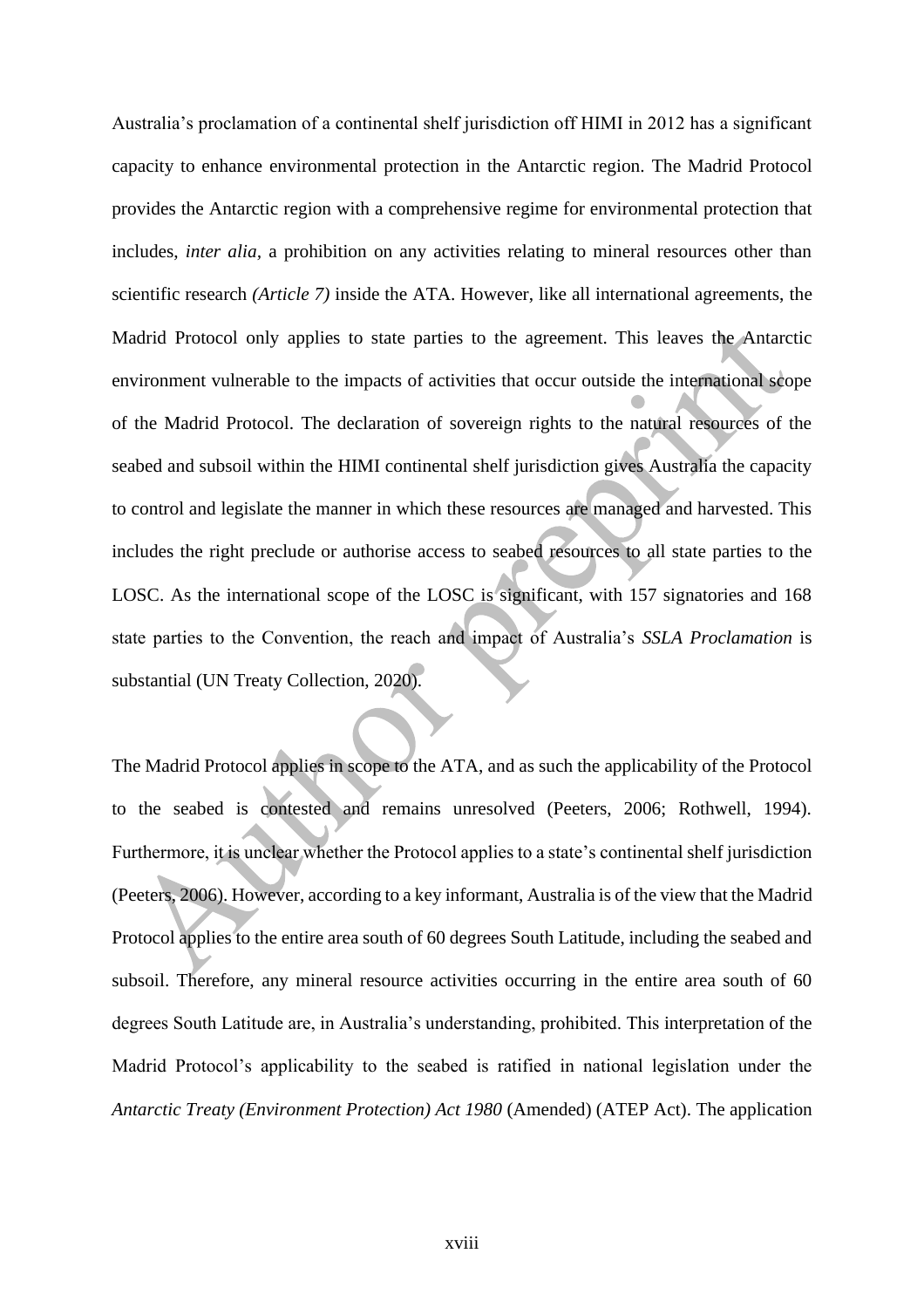of a mining prohibition to the continental shelf of HIMI in the area south of 60 degrees South is enforced under Part 5 19A(1)(b) of the *ATEP Act*.

The *ATEP Act* confirms that any activities relating to the mining of mineral resources in areas of Australia's continental shelf jurisdiction occurring within the ATA are presently unconcerned with Australia's Antarctic agenda, as they are prohibited under Australian law. Two key informants further reiterated that the prospect of any mining activity occurring within Australia's continental shelf jurisdiction in the ATA is extremely implausible, given Australia's strong advocacy for upholding the principles of the ATS, its active role in developing the Madrid Protocol, and the national legislation that prohibits any such activity. Likewise, any prospect of mining above 60 degrees South Latitude on the KP in the near future was also considered unforseeable.

There is no time-limit on the mining ban under the Madrid Protocol, as is commonly misreported (Gilbert and Hemmings, 2015; Press, 2015). Rather, there are stringent provisions that can allow for its modification under specific circumstances (Coburn, 2017). Up until 2048, any amendment to the Protocol would require unanimous agreement among all ATCPs. After 2048, any proposed amendment would require the measure to be adopted by all Consultative Parties, including three quarters of the ATCPs at the time of the Protocol's adoption in 1991, and it would further need to be implemented by all states that were ATCPs at the time of the Protocol's adoption (Coburn, 2017). Therefore, any amendment to the Protocol's mining prohibition would require a very substantial change in attitudes towards mining in the ATA. Put simply, after 2048, an amendment to the Protocol becomes more possible, but still improbable. In securing exclusive rights to the resources of the seabed, Australia has the right to prohibit seabed mineral resource harvesting, so long as it remains in the interest of Australia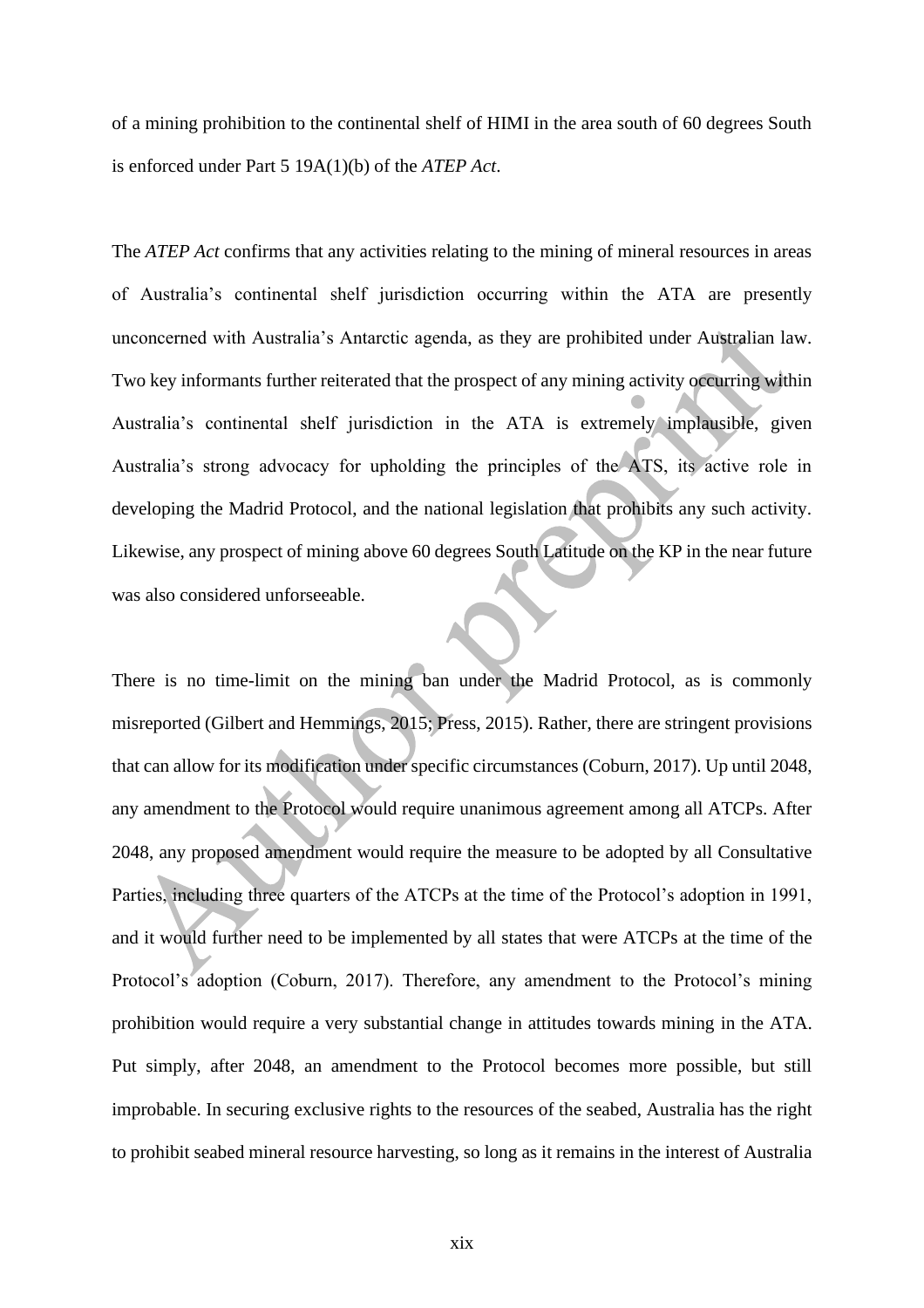to prohibit mining in the ATA. In effect, this strengthens the provisions for the mining prohibition, through the exclusion of the KP area from mining by non-parties to the Madrid Protocol, as well as the exemption of the region to any potential amendment of the Protocol concerning the mining prohibition.

As a result of Australia's *SSLA Proclamation*, the areas of the KP jurisdiction that lie south of 60 degrees South Latitude are, in all present implications, protected from any mineral resource activities for the foreseeable future. Very few surveys have actually investigated the mineral resource capacity of the KP. Whilst it is known to be a source of cobalt-rich ferromanganese crusts, a valuable source of earth minerals which and are of particular interest to the technology industry (Miller et al., 2018; Cuyvers et al., 2018), the viability of harvesting these resources is impracticable in the near-term due to the remoteness of the KP, the depths at which they occur, and the availability of more viable resources elsewhere (Hemmings and Stephens, 2009). Furthermore, the political struggle that would ensue if Australia sought to harvest any mineral resources on the KP is significant, due to its partial situation within the ATA, which functions as a further deterrent to any such activity.

# *4.3 – Living resource management and conservation*

Whilst an ECS jurisdiction has no direct implications for the living resources of the water column, it does give the coastal state exclusive rights to the resources of the seabed, inclusive of living resources that are sedentary, or unable to move except in constant physical contact with the seabed or subsoil (*Article 78,* LOSC) (Mossop, 2018). This right may permit the state exercising its jurisdiction to regulate or prevent activities that affect these resources (Mossop, 2018). In the case of the KP, Australia may have the capacity to prevent or regulate an activity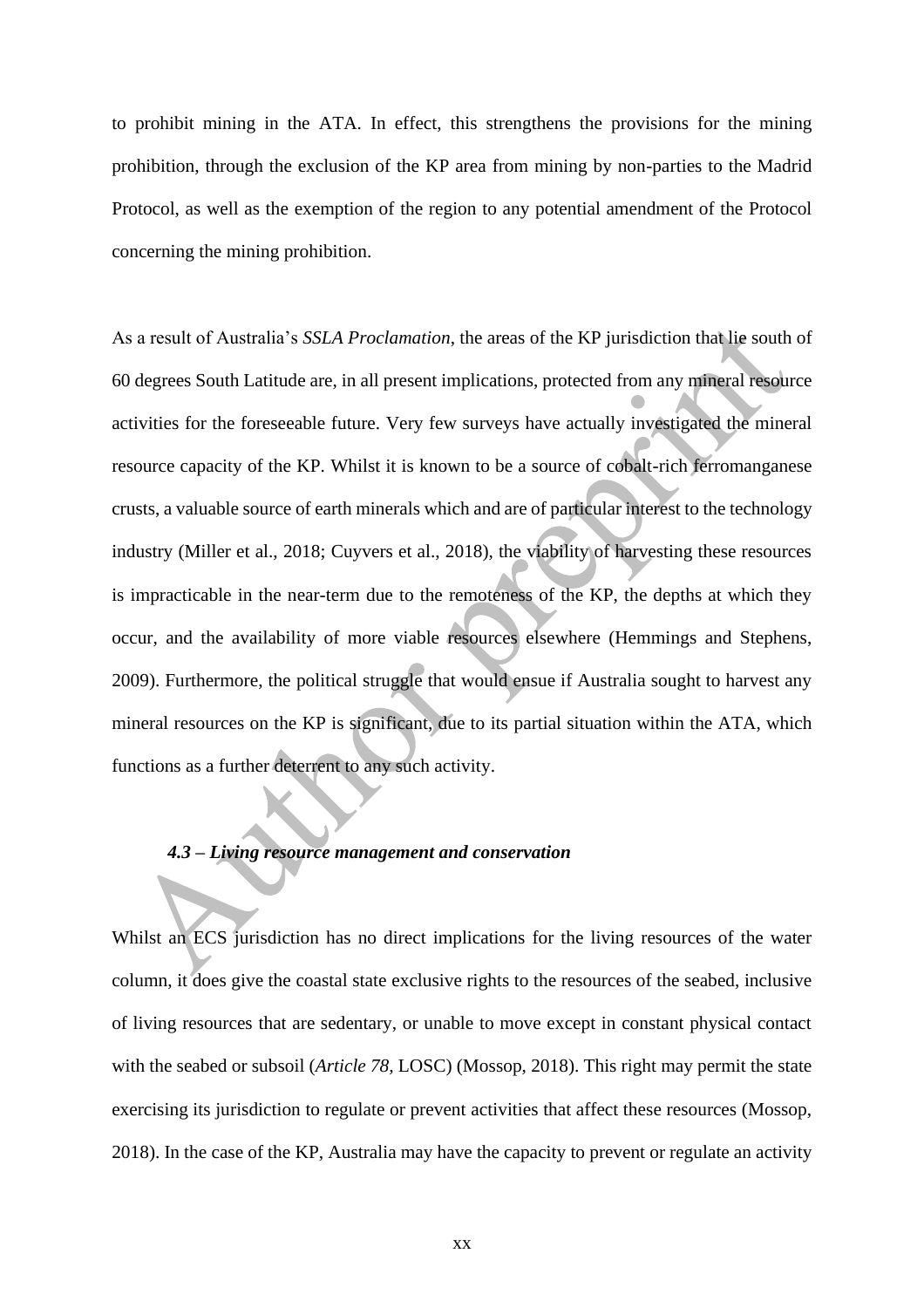that occurs on the seafloor that may impact upon Australia's exclusive seabed and subsoil resources (Mossop, 2007). One hypothetical example of this is bottom trawl fishing. Although the fish species often targeted by bottom trawl fisheries are in no way the exclusive resource of the coastal state exercising an ECS jurisdiction, the practice of benthic trawling may be prohibited or regulated by the coastal state due to its occurrence on the seafloor, and subsequent impacts it may cause to the benthos and sedentary living resources (Mossop 2018; Mossop 2007). This indirectly facilitates a potential mechanism for environmental protection. However, the exact manner in which the coastal state may enforce this remains unclear and the right to do so is contestable, given that the water column above the ECS is High Seas, and its resources are internationally available.

Australia's KP continental shelf jurisdiction occurs predominantly within the spatial scope of CCAMLR. The Chairman's Statement is appended to the CAMLR Convention, and provides that the management of living resources within a sub-Antarctic coastal state's EEZ (with specific reference to France's EEZ) inside of the CCAMLR area remains the management responsibility of the state exercising the jurisdiction, so long as this jurisdiction is recognised by all Convention Contracting Parties (Miller, 2015). It is generally accepted that these provisions apply to all sub-Antarctic states exercising an undisputed jurisdiction in the CCAMLR area. Under the Chairman's Statement, the EEZ remains the management responsibility of the coastal state, and the state has the option to implement its own measures or to adopt CCAMLR's Conservation Measures (Dodds and Hemmings, 2015). In the case of the HIMI EEZ, Australian management practices are often guided by CCAMLR, and much of the EEZ is spatially protected via the application of Marine Protected Areas, supporting the objectives of CCAMLR (Parks Australia, n.d.). It is unclear whether an ECS jurisdiction has any implication for CCAMLR, however Australian practice in managing the living resources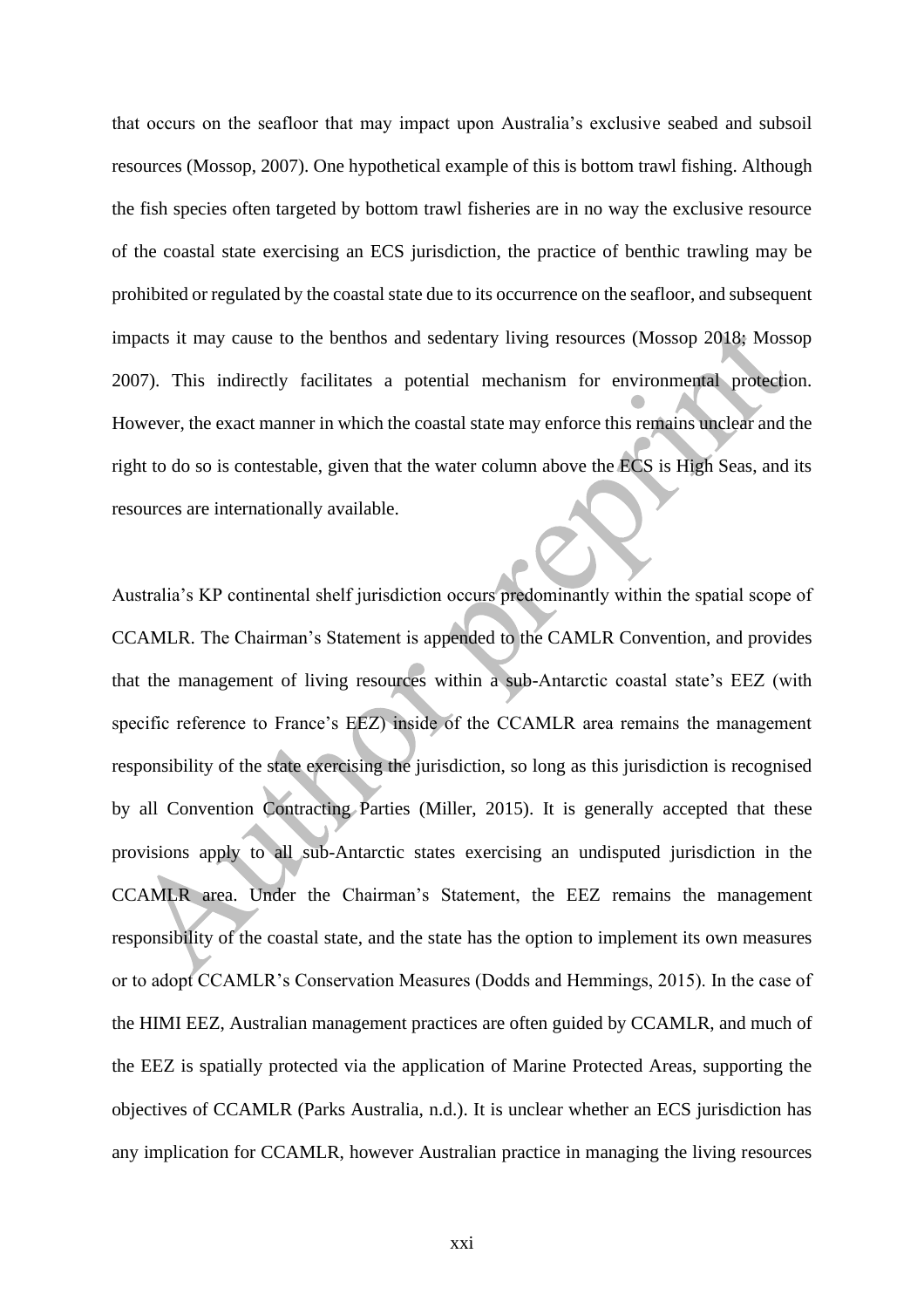of the HIMI EEZ implies that Australia will approach the management of the benthic environment of the ECS with the same regard for CCAMLR Conservation Measures as it does for the EEZ (Miller, 2015).

Another significant implication of the KP ECS for living resource management relates to biological prospecting (bioprospecting). Bioprospecting is 'the search for biological compounds of actual or potential value to various applications, in particular commercial applications' (UN Secretary General, 2007, pp46). Bioprospecting remains largely exempt from strict regulation, due to its conduct under the guise of Marine Scientific Research (MSR) and it is subject to the relevant provisions for MSR in the LOSC (Leroux and Mbengue, 2010). Australia now has the capacity and the right to regulate bioprospecting on its continental shelf, should that activity target living resources that occur on the benthos. As organisms of interest and value to bioprospectors tend to occur in extreme environments, such as the polar regions, the deep sea and surrounding hydrothermal vents (Synnes, 2007), the KP will likely be of significant interest to future bioprospecting activities, and Australia now has the right to regulate this activity on the seafloor within its HIMI jurisdiction.

# *4.4 - Reserving opportunities for future generations*

Australia's proclamation of an ECS extending from HIMI represents, in part, the preservation of opportunities for future generations. Whilst the ECS may not present any obvious immediate benefits or uses, apart from those of precluding access to other parties, it possesses potential for future resource utilisation at a time when technological or economic capacities may enable the viable exploitation or utilisation of seabed resources. This is not to suggest that this will be the case, but simply that options are reserved for the future. The Madrid Protocol effectively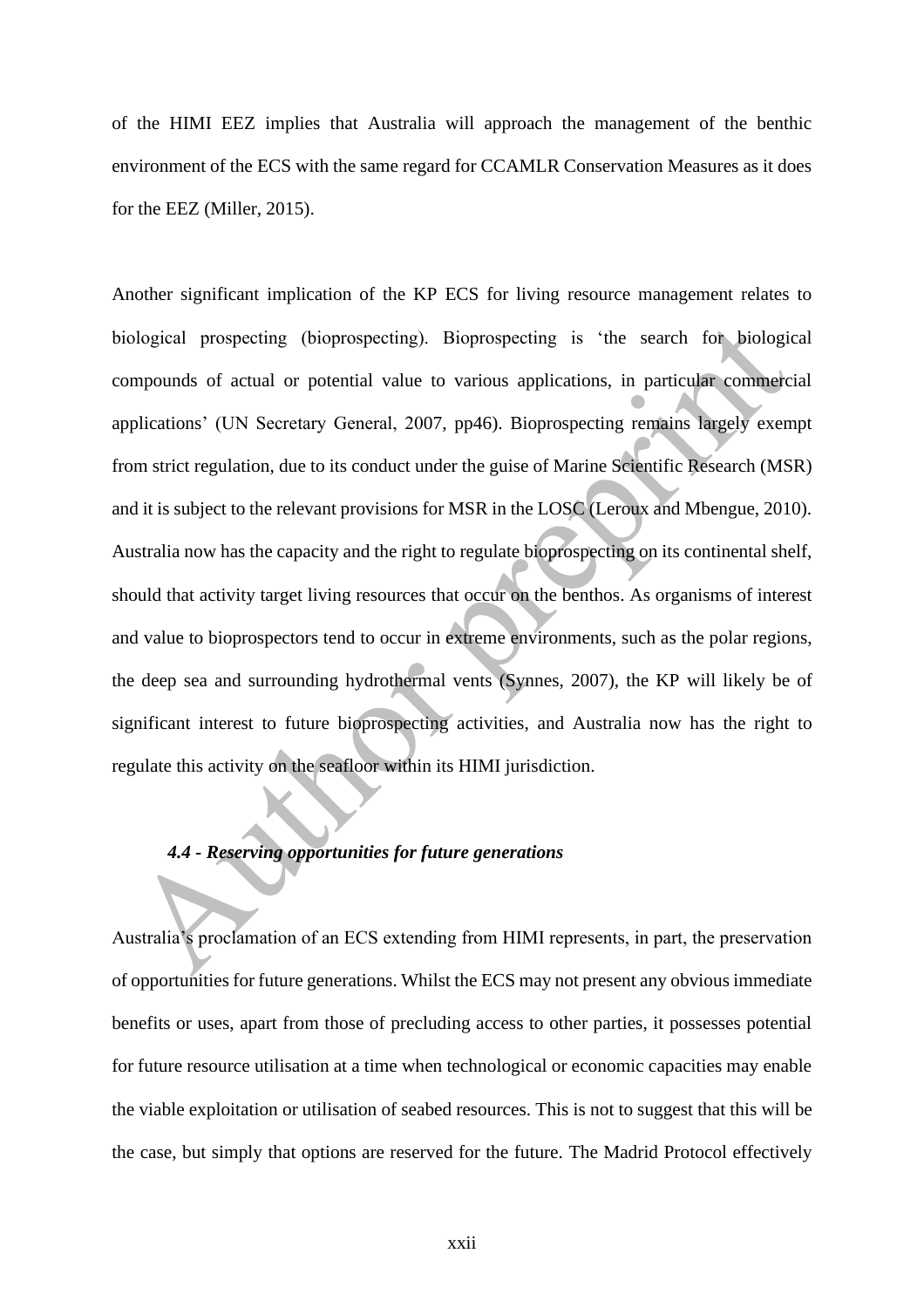prohibits commercial mining activities to states adherent to the Protocol for the time-being. However, as mentioned, political and legal environments can shift, and what seems unimaginable today may not always remain so. The continental shelf appurtenant to HIMI is vast, and its resource capacity is not fully understood. Its most near-term potential likely relates to bioprospecting. Bioprospecting on the HIMI continental shelf may hold significant economic potential for Australia, due to the value of novel genetic resources to the pharmaceutical industry among others, and the exclusive rights that the discovery may hold under patent law (Tvedt, 2011). Australia's right to exclusively access these genetic resources and regulate their harvesting when it occurs on the seabed may be of significant future economic value to Australia. Australia has effectively secured these potential future resource prospects via the HIMI ECS jurisdiction.

# *4.5 - Enhancing Australia's position and influence within the ATS*

An altruistic interpretation may be that Australia sought to enhance the effect of the Madrid Protocol when it submitted data for an ECS off of HIMI. This, in effect, is what has happened in respect of both Australia's *SSLA Proclamation*, and the current Australian national law that prohibits mineral resource activities in the ATA. Whether this was a motivation in Australia's pursuit of the KP ECS remains uncertain. However, it has been well established that Australia is fundamentally committed to the principles of the ATS, including those for environmental protection and resource conservation under the Madrid Protocol and the CAMLR Convention. Through its pursuit of a vast continental shelf jurisdiction off HIMI, Australia has effectively expanded the effect of the mining prohibition, by removing the prospect of mining on the KP to non-parties to the Madrid Protocol. Further, the application of the Madrid Protocol to the seabed is now indirectly enforced bia the KP jurisdiction. In doing so, Australia has enhanced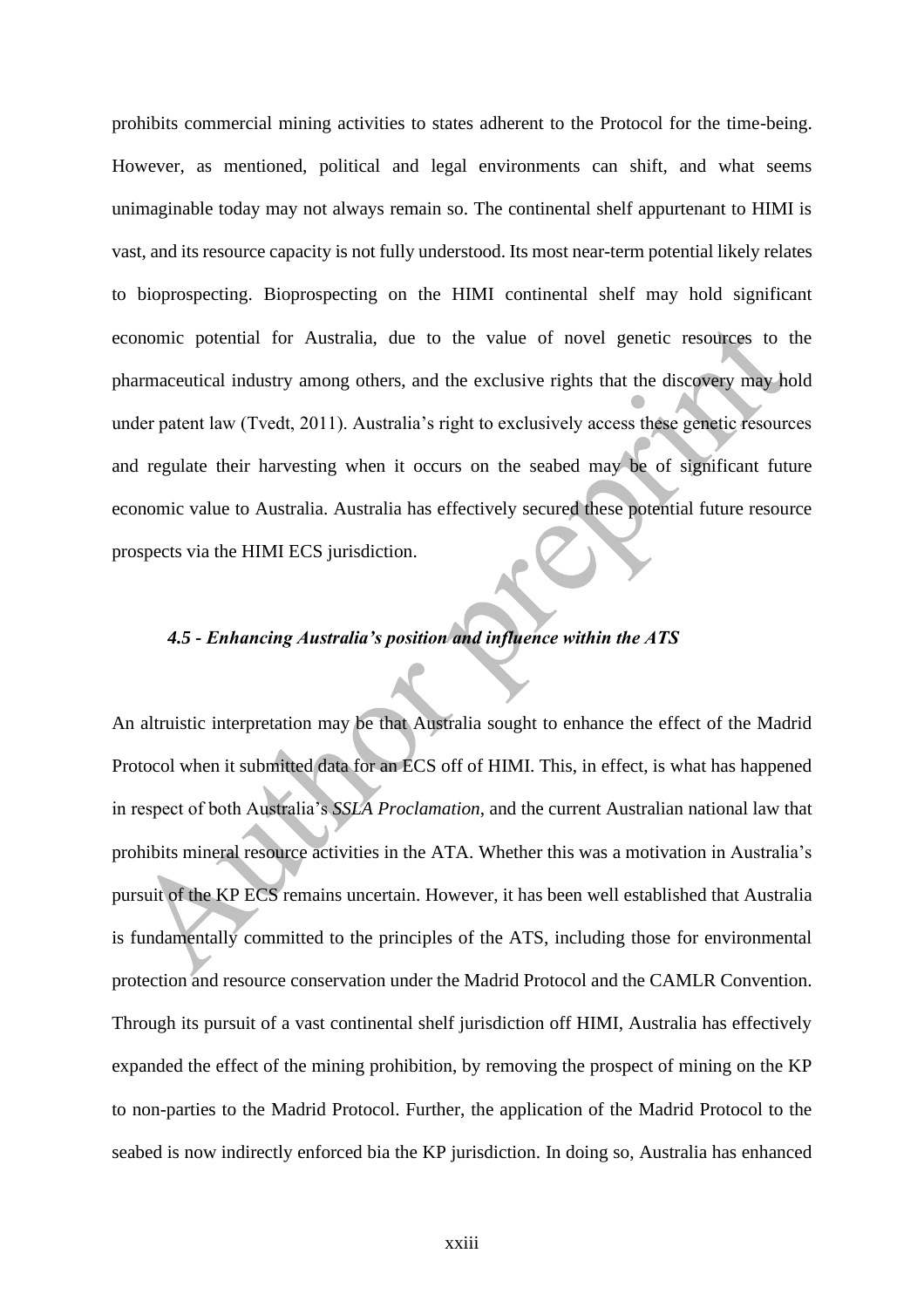its influence within the ATS, through gaining further jurisdiction and enhancing its control over some of the provisions for environmental protection under the ATS.

### *4.6 – Meeting obligations under the Law of the Sea Convention*

*Annex II, Article 4* of the LOSC stipulates that when a coastal state intends to establish the outer limits of its continental shelf in accordance with *Article 76,* it shall make its submission of scientific and technical data to the CLCS within 10 years of the entry into force of the Convention for that state. Australia was an original signatory to the LOSC and had ratified the Convention upon its entry into force on 16 November 1994 (United Nations, 2018). Accordingly, Australia's 10-year deadline for making a submission to the CLCS occurred on 16 November 2004 (Baird, 2004). Provisions were made after the entry into force of the LOSC that allowed states to submit data after the 10-year deadline, however these provisions were established predominantly for the benefit of developing nations with a lesser capacity to collect data within 10 years (United Nations, 2012b). According to two key informants, Australia took a strict reading of *Annex II, Article 4*, and was determined to meet the black-letter law of the LOSC that stipulated that CLCS submissions shall occur within 10 years of entry into force of the Convention for the state. The function of this deadline was to allow the International Seabed Authority to define the Area, which pertains to the seabed and subsoil beyond the limits of national jurisdiction. Subsequently, the coastal state is required to define its limits of national jurisdiction in a timely manner. Australia was obliged and compelled under the LOSC to submit its data to the for its entire potential continental shelf jurisdiction within the 10-year period, and foregoing this duty in Australia's opinion, would represent forfeiting its right to have data for an ECS assessed in the future.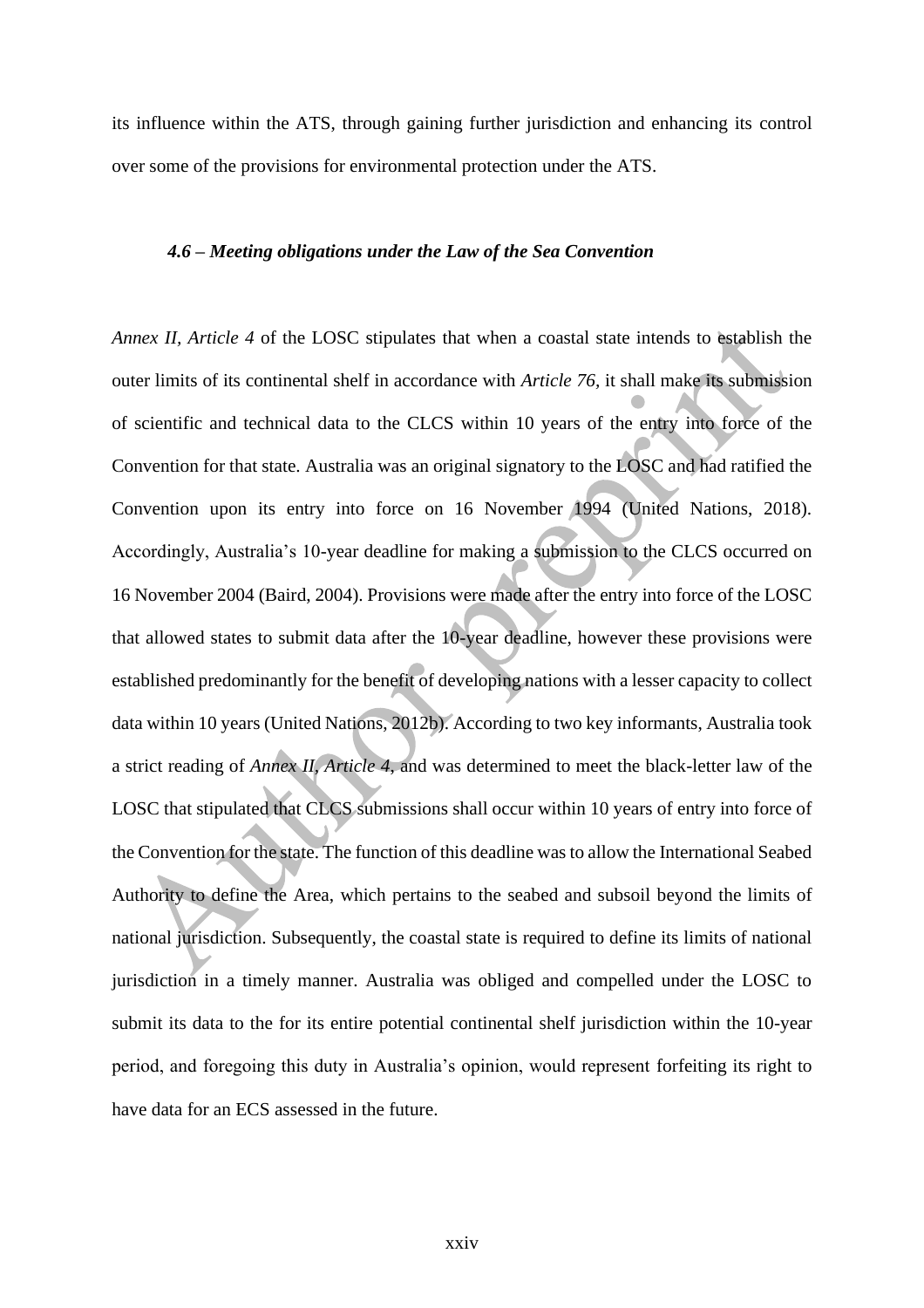#### **5. - Implications for Antarctic governance**

As a consequence of the CLCS Recommendations to Australia in 2008 and Australia's *SSLA Proclamation* in 2012, undisputed state sovereign rights now exist in areas south of 60 degrees South Latitude, which represents one of the most significant geopolitical developments since the entry into force of the Antarctic Treaty (Hemmings and Stephens, 2009; Jabour, 2009). Remarkably, this has garnered little international attention, despite both the realised and potential implications of this geopolitical event (Hemmings and Stephens, 2009).

In effect, Australia's actions in regard to its continental shelf claims in the ATA have meant that the once relatively distinct and separate governance regime for Antarctica is now firmly muddled with the geopolitical provisions of the LOSC for maritime space (Hemmings and Stephens, 2009). The arrival of such a jurisdiction has meant that the previously clear distinction between the ATS and the LOSC can no longer be maintained, due to the penetration of confirmed continental shelf jurisdictions into the ATA (Hemmings and Stephens, 2009). This means that what happens in the ATA inside of these jurisdictions is now subject to the relevant provisions of the LOSC for maritime zones, equally to those of the ATS. The actions of the CLCS towards Australia's 2004 submission make it clear that sovereign rights to resources within the ATA are permitted in accordance with the CLCS Rules of Procedure, and since the CLCS is not part of the ATS construct, it cannot consider any particular ramifications for the Antarctic region in its decision making process (Hemmings and Stephens, 2009).

However, the whilst the arrival of exclusive rights to resources represents an unforeseen complication to the ATS, Australia has set a precedent and example for how to effectively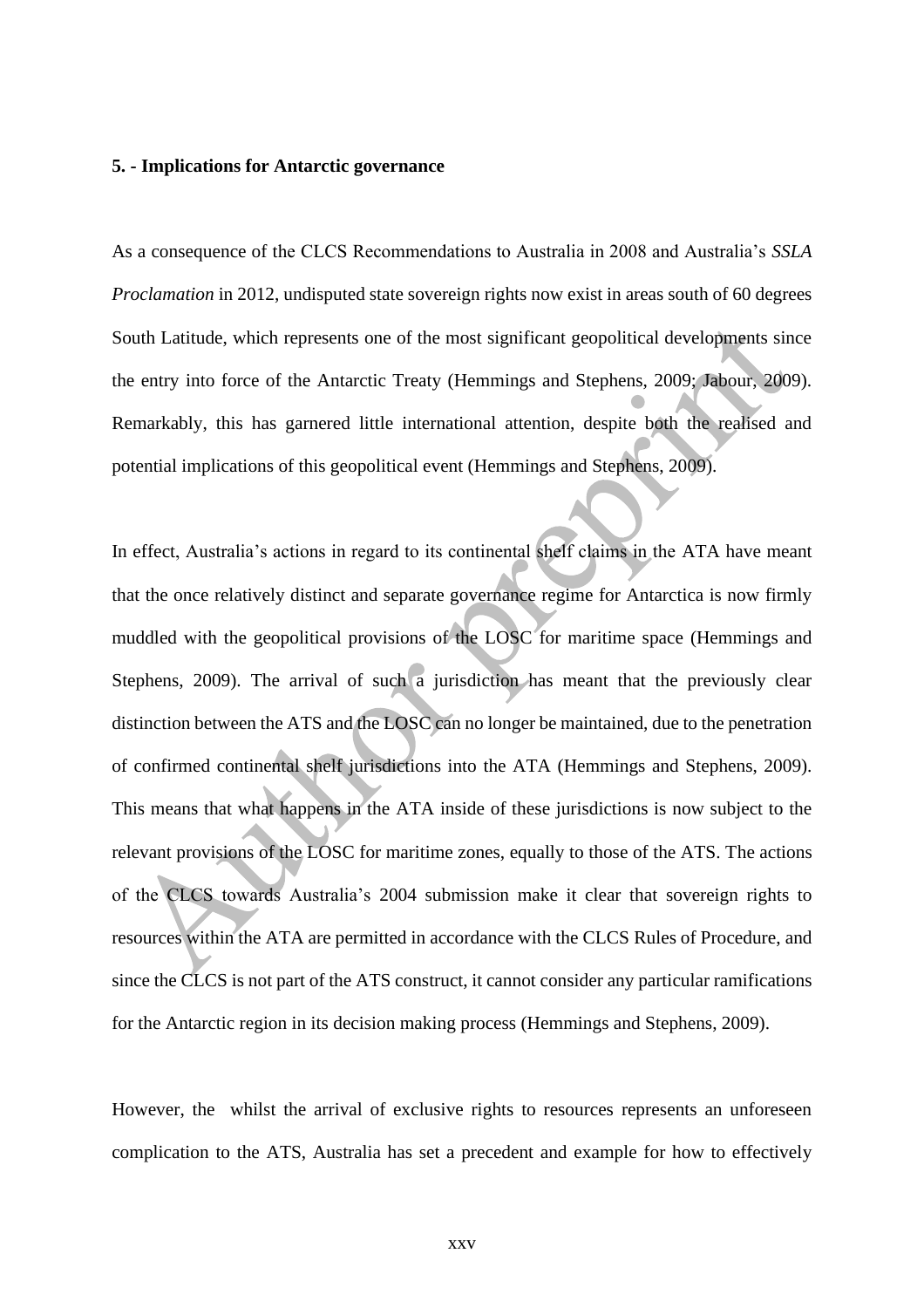manage this regime overlap, without provoking unnecessary disruption within the ATS, nor having to undermine national territorial interests. The Australian approach was delicate, balanced, skillful and ultimately, a highly effective approach to countering disruption within the ATS, whilst upholding Australia's national interests. Whilst the KP continental shelf jurisdiction brings exclusive rights to resources of the seabed inside the ATA, these exclusive rights have been utilised to preclude access to those resources for the foreseeable future. In doing so, Australia set a valuable and important precedent for other countries to follow in a uniques situation where national interests meet shared responsibility in the Antarctic, and the possibility of disruption has been effectively mitigated through skilful and strategic diplomacy.

### **6. Conclusion**

Australia's actions in claiming an extended continental shelf on the KP reflect a number of key strategic interests. The first of these corresponds with Australia's Antarctic and sub-Anatrctic territorial interests. Through its submission to the CLCS and its undisputed proclamation of exclusive rights over the KP ECS jurisdiction, Australia has effectively demonstrated and reinforced its sovereignty over HIMI. Secondly, Australia has sought to enhance environmental protection on the KP, via the exclusion or regulation of access to the resources of the seabed and subsoil. The third strategic interest relates to that of living resource harvesting. Whilst the continental shelf jurisdiction does not have any implication for the water column above, it does present Australia the potential capacity to regulate activities relating to living resource harvesting on the seafloor, such as bioprospecting. The fourth interest represents reserving opportunities for future generations. The resource capacity of the KP is not yet fully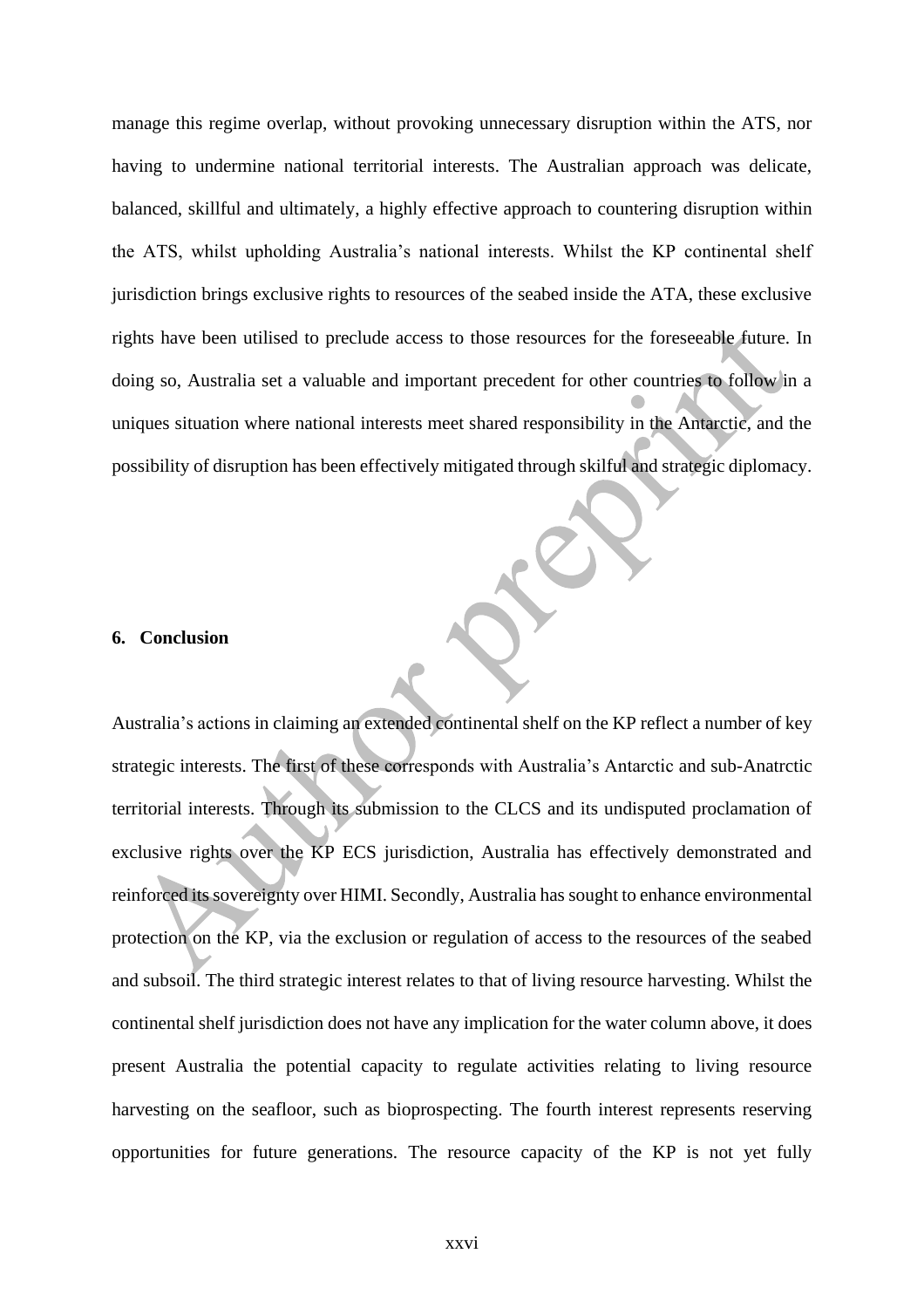understood, and failure to proclaim a continental shelf would have discarded any potential future prospects arising from the jurisdiction. The fifth interest relates to enhancing Australia's influence within the ATS. Australia is committed to principles of the ATS and it seeks to influence outcomes in the ATS. Jurisdictional gains on the KP enhance Australia's capacity to regulate activities in the ATA. Sixth, Australia was simply meeting its strict interpretation of both *Article 76* and *Annex II, Article 4* of the LOSC. Overall, both the LOSC and Antarctic Treaty support Australia's interests in the Antarctic region.

The Antarctic Treaty and the collection of legal instruments that comprise the ATS provide a comprehensive governance regime for the Antarctic and Southern Ocean and have established a discernible set of norms and values for the Antarctic region. Legal developments have seen the management of existent or pre-empted issues, the most recent of which represents enhanced environmental protection and a comprehensive mining prohibition under the Madrid Protocol. On the contrary, the entry into force of the LOSC in 1994 has codified rights and rules that govern the world's oceans, inclusive of the Southern Ocean. The LOSC's state-centric provisions for exclusive rights and access to resources present potential challenges to issues that lie at the core of the Antarctic Treaty and the ATS, such as the mining prohibition and the settlement of territorial disputes. However, whilst the two regimes conflict in nature, there remains potential for them to exist in harmony, and this duty is strongly dependent on the conduct and ambitions of claimant states to Antarctic and sub-Antarctic territories. Australia, with its extensive Antarctic and sub-Antarctic continental shelf claims, has actively tested this regime nexus, and has sought to strategically balance its interests, via the pursuit of maritime rights under the LOSC, and the enhancement of the principles of the ATS, particularly those of the Madrid Protocol.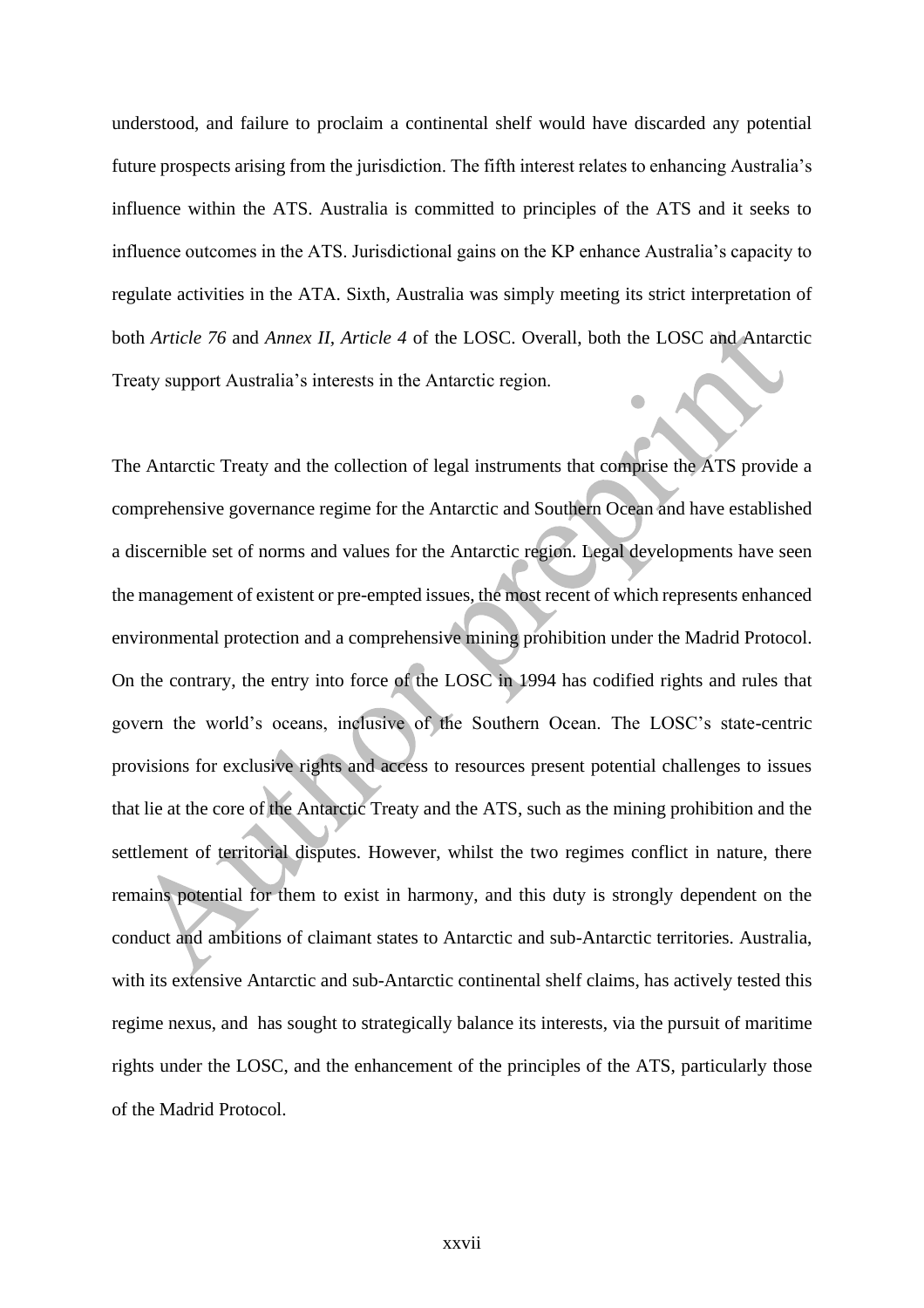# **Acknowledgement**

This paper is an output of the Australian Research Council Discovery Project DP190101214 -

Geopolitical Change and the Antarctic Treaty System.

# **Reference List**

*Agreement on Marine Delimitation between the Government of Australia and the Government of the French Republic* (1982), Online. Available at: <https://www.marineregions.org/documents/volume-1329-I-22302-English.pdf> [Accessed 29 July 2020].

Alcock, M.B., French, C.J., Hatfield, A., 2010. *Australia's Maritime Jurisdiction around Heard Island and McDonald Islands – Mercator projection*. Geoscience Australia, Canberra. Online. Available at: <http://pid.geoscience.gov.au/dataset/ga/69749> [Accessed 1 May 2020].

*Antarctic Treaty (Environment Protection) Act 1980*, Online. Available at: <https://www.legislation.gov.au/Details/C2017C00324>[Accessed 20 July 2020].

*The Antarctic Treaty,* Opened for signature 1 December 1959, Entered into Force 23 June 1961. Available at:<https://www.ats.aq/e/antarctictreaty.html> [Accessed 13 May 2020].

Antarctic Treaty Consultative Meeting XXXIX (ATCM XXXIX), 2016. *Santiago Declaration on the Twenty Fifth Anniversary of the signing of the Protocol on Environmental Protection to the Antarctic Treaty*, Online. Available at: [https://documents.ats.aq/ATCM39/ad/ATCM39\\_ad003\\_e.pdf](https://documents.ats.aq/ATCM39/ad/ATCM39_ad003_e.pdf) [Accessed 3 November 2020].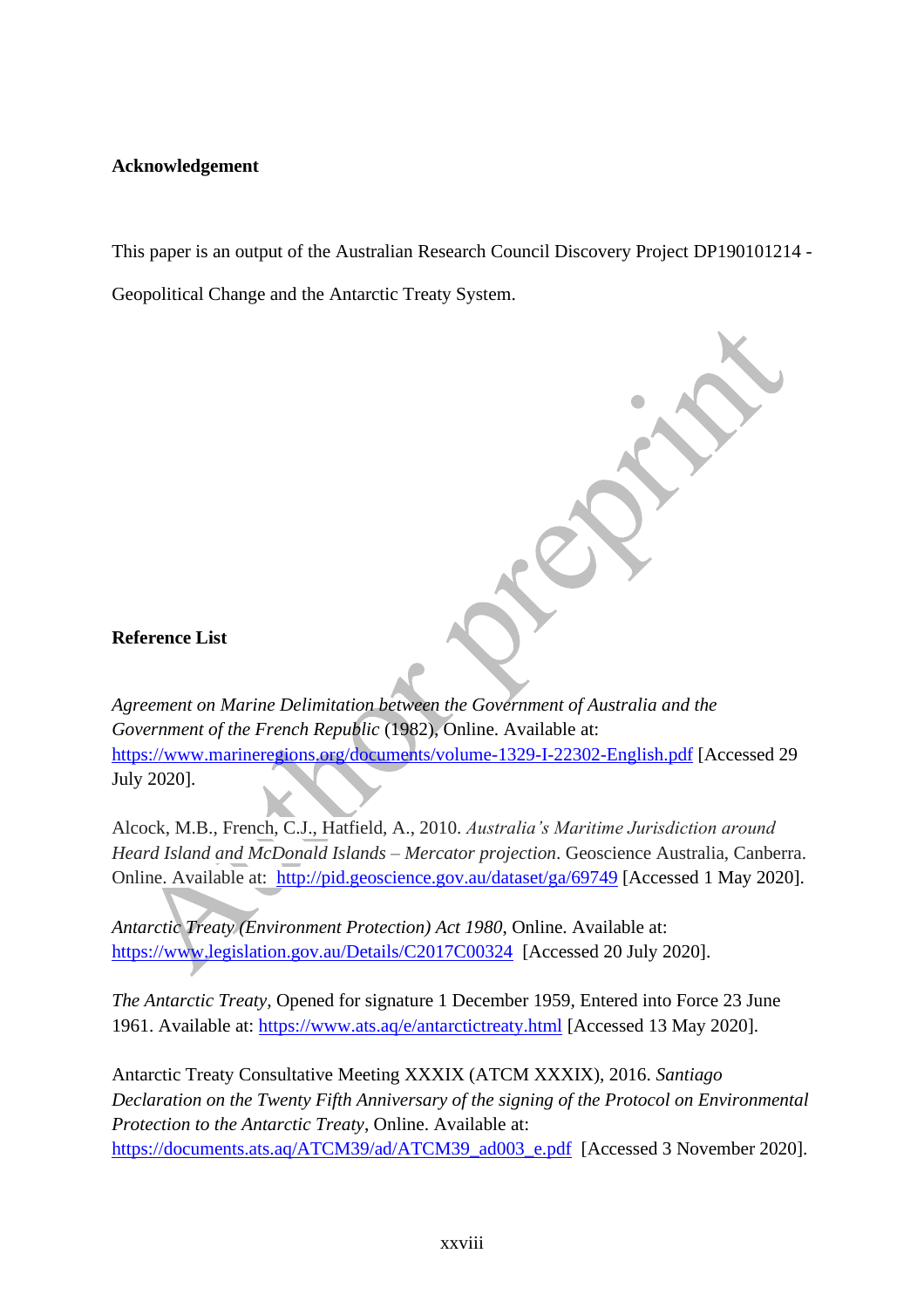Baird, Ruth. 2004. Can Australia assert an Extended Continental Shelf off the Australian Antarctic Territory consistent with the Law of the Sea and within the constraints of the Antarctic Treaty?, *Maritime Studies*, 138, 1-19, DOI: 10.1080/07266472.2004.10878754

Blay, S.K., 1992. New trends in the protection of the Antarctic environment: the 1991 Madrid Protocol. *The American Journal of International Law*, *86*(2), pp.377-399.

Blay, S.K. and Tsamenyi, B.M., 1990. Australia and the Convention for the Regulation of Antarctic Mineral Resource Activities (CRAMRA). *Polar Record*, *26*(158), pp.195-202.

Bray, D., 2016. The geopolitics of Antarctic governance: sovereignty and strategic denial in Australia's Antarctic policy. *Australian Journal of International Affairs*, *70*(3), 256-274.

Bulkeley, R., 2010. The political origins of the Antarctic Treaty. *The Polar Record*, *46*(1), 9. Coburn, S., 2017. Eyeing 2048: Antarctic Treaty System's Mining Ban. *Columbia Journal of Environmental Law*, *42*(2), pp.1-6.

Commonwealth of Australia, 2004. *Continental Shelf Submission of Australia – Executive Summary,* Online. Available at: [https://www.un.org/Depts/los/clcs\\_new/submissions\\_files/aus04/Documents/aus\\_doc\\_es\\_we](https://www.un.org/Depts/los/clcs_new/submissions_files/aus04/Documents/aus_doc_es_web_delivery.pdf) [b\\_delivery.pdf](https://www.un.org/Depts/los/clcs_new/submissions_files/aus04/Documents/aus_doc_es_web_delivery.pdf) [Accessed 15 June 2020].

Cuyvers, L., Berry, W., Gjerde, K., Thiele, T. and Wilhem, C., 2018. *Deep Seabed Mining, a Rising Environmental Challenge*. IUCN.

Dodds, K.2010. Governing Antarctica: Contemporary Challenges and the Enduring Legacy of the 1959 Antarctic Treaty, Global Policy, 1, 1: 108-115. doi: 10.1111/j.1758- 5899.2009.00006x

Dodds, K. and Hemmings, A.D., 2009. Frontier vigilantism? Australia and contemporary representations of Australian Antarctic Territory. *Australian Journal of Politics & History*, *55*(4), pp.513-529.

Dodds, K. and Hemmings, A.D., 2015. Polar oceans: sovereignty and the contestation of territorial and resource rights. *Routledge Handbook of Ocean Resources and Management, London: Routledge*, pp.576-591.

Geoscience Australia, 2009. Setting Australia's Limits, Online, Available at: <http://www.ga.gov.au/ausgeonews/ausgeonews200903/limits.jsp> [Accessed 6 July 2020].

Geoscience Australia, 2020. Kerguelen Plateau, Online. Available at: [https://www.ga.gov.au/scientific-topics/energy/province-sedimentary-basin](https://www.ga.gov.au/scientific-topics/energy/province-sedimentary-basin-geology/petroleum/offshore-southern-australia/kerguelen-plateau)[geology/petroleum/offshore-southern-australia/kerguelen-plateau](https://www.ga.gov.au/scientific-topics/energy/province-sedimentary-basin-geology/petroleum/offshore-southern-australia/kerguelen-plateau) [Accessed 18 July 2020].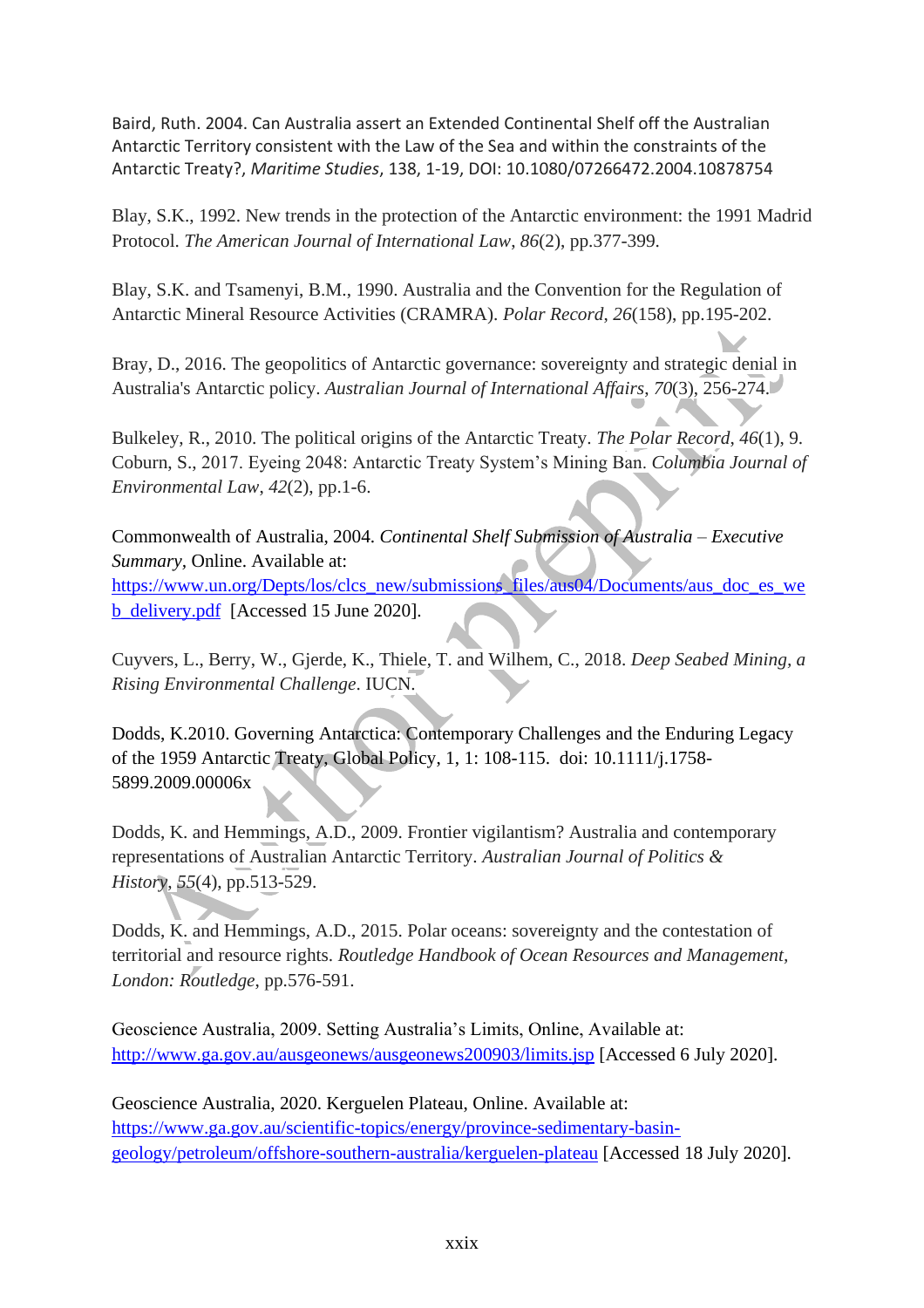Geoscience Australia, 2014. *Australia's future activities and responsibilities in the Southern Ocean and Antarctic waters. (Senate Inquiry),* Online. Available at: [https://www.aph.gov.au/Parliamentary\\_Business/Committees/Senate/Foreign\\_Affairs\\_Defen](https://www.aph.gov.au/Parliamentary_Business/Committees/Senate/Foreign_Affairs_Defence_and_Trade/Southern_Ocean_and_Antarctic_waters/Submissions) [ce\\_and\\_Trade/Southern\\_Ocean\\_and\\_Antarctic\\_waters/Submissions](https://www.aph.gov.au/Parliamentary_Business/Committees/Senate/Foreign_Affairs_Defence_and_Trade/Southern_Ocean_and_Antarctic_waters/Submissions) [Accessed 2 August 2020].

Gilbert, N. and Hemmings, A.D., 2015. Antarctic mythbusting. *Antarctica*, *33*(3), pp.29-30

Goldie, L.F.E., 1954. Australia's Continental Shelf: Legislation and Proclamations: The Geography of the Continental Shelf. *International & Comparative Law Quarterly*, *3*(4), pp.535-575.

Haward, M., 2009. Chapter XI. The Law Of The Sea Convention And The Antarctic Treaty System: Constraints Or Complementarity?. In *Maritime Boundary Disputes, Settlement Processes, and the Law of the Sea* (pp. 231-251). Brill Nijhoff.

Haward, M. 'Australia and the Antarctic Treaty' - 50 Years On: Invited Reflections on the Antarctic Treaty *Polar Record* 46 (236) (2010): 11-14. doi:10.1017/S0032247409990246

Haward, M. and Cooper, N., 2014. Australian interests, bifocalism, bipartisanship, and the Antarctic Treaty System. *The Polar Record*, *50*(1), p.60.

Haward, M. and Griffiths, T., 2011. *Australia and the Antarctic Treaty system: 50 years of influence*. First Edition. University of New South Wales Press. Sydney.

Haward, M., Rothwell, D.R., Jabour, J., Hall, R., Kellow, A., Kriwoken, L., Lugten, G. and Hemmings, A., 2006. Australia's Antarctic Agenda. *Australian Journal of International Affairs*, *60*(3), pp.439-456.

Hemmings, A.D. and Stephens, T., 2009. Reconciling Regional and Global Dispensations: The Implications of Subantarctic Extended Continental Shelf Penetration of the Antarctic Treaty Area. *New Zealand Yearbook of International Law*.

Hodgson-Johnston, I., 2015. Australian politics and Antarctic sovereignty: themes, protagonists and antagonists. *Australian Journal of Maritime & Ocean Affairs*, *7*(3), pp.183- 202

Homan, A., 2006. Maritime Zones in Antarctica. *Austl. & NZ Mar. LJ*, *20*, p.69.

International Tribunal for the Law of the Sea (ITLOS), 2004. Online. Available at: [https://www.itlos.org/fileadmin/itlos/documents/cases/case\\_no\\_11/11\\_judgment\\_231202\\_dec](https://www.itlos.org/fileadmin/itlos/documents/cases/case_no_11/11_judgment_231202_dec_Vukas_en.pdf) [\\_Vukas\\_en.pdf](https://www.itlos.org/fileadmin/itlos/documents/cases/case_no_11/11_judgment_231202_dec_Vukas_en.pdf) [Accessed 7 August 2020].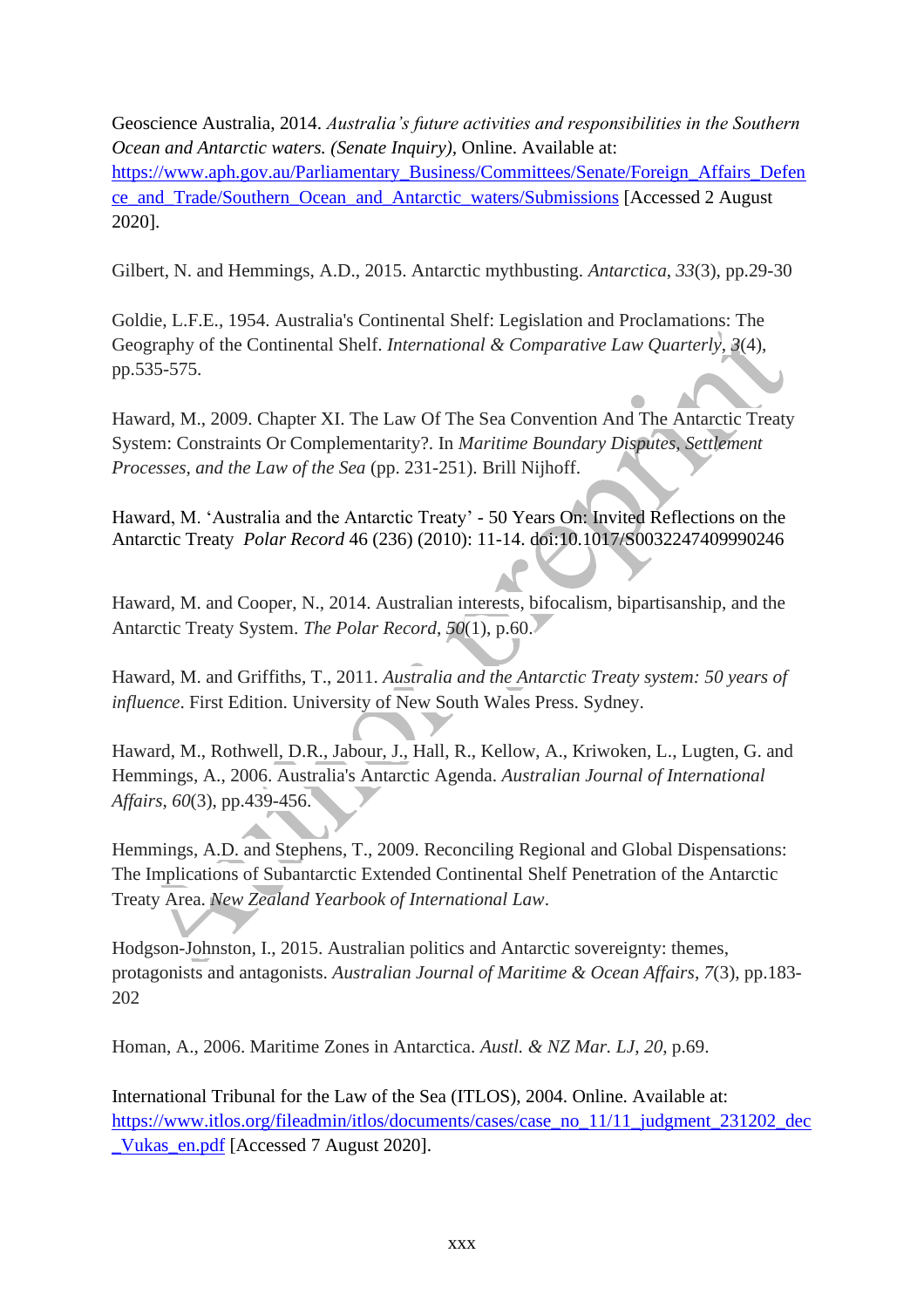Jabour, J., 2009. The Australian continental shelf: Has Australia's high-latitude diplomacy paid off?'. *Marine Policy*, *33*(2), pp.429-431.

Jouffray, J. B., Blasiak, R., Norström, A. V., Österblom, H., & Nyström, M., 2020. The Blue Acceleration: The Trajectory of Human Expansion into the Ocean. *One Earth*, *2*(1), 43-54.

Kaye, S., 2014. Australian practice in respect of the continental shelf beyond 200 nautical miles. *Marine Policy, 51*, pp.339-346.

Kriwoken, L.K., Jabour, J. and Hemmings, A.D. eds., 2007. *Looking south: Australia's Antarctic agenda*. Federation Press.

Leroux, N. and Mbengue, M.M., 2010. Deep-Sea marine bioprospecting under UNCLOS and the CBD. In *6th IHO-IAG ABLOS Conference*.

Marine National Facility (CSIRO), 2019. RV Investigator Voyage Plan (IN2020 V01), Online. Available at:

[https://www.marine.csiro.au/data/reporting/get\\_file.cfm?eov\\_pub\\_id=1171](https://www.marine.csiro.au/data/reporting/get_file.cfm?eov_pub_id=1171) [Accessed 30 March 2020].

Miller, D.G., 2015. CCAMLR Conservation Measures: How the Chairman's Statement Works. *The Yearbook of Polar Law Online*, *7*(1), pp.501-530

Miller, K.A., Thompson, K.F., Johnston, P. and Santillo, D., 2018. An overview of seabed mining including the current state of development, environmental impacts, and knowledge gaps. *Frontiers in Marine Science*, *4*, p.418.

Mossop, J., 2018. The relationship between the continental shelf regime and a new international instrument for protecting marine biodiversity in areas beyond national jurisdiction. *ICES Journal of Marine Science*, *75*(1), pp.444-450.

Mossop, J., 2007. Protecting Marine Biodiversity on the Continental Shelf beyond 200 nautical miles. *Ocean Development & International Law*, *38*(3), pp.283-304.

Myhre, J.D., 2019. *The Antarctic Treaty System: politics, law, and diplomacy*. Routledge.

Parks Australia, n.d. *Regulation impact statement: Heard Island and McDonald Islands marine reserve and conservation zone.* Online. Available at: <https://parksaustralia.gov.au/marine/pub/scientific-publications/archive/heard-ris.pdf> [Accessed 12 September 2020].

Peeters, L., 2004. Square Peg, Round Hole Jurisdiction over Minerals Mining Offshore Antarctica. *Macquarie J. Int'l & Comp. Envtl. L.*, *1*, p.217.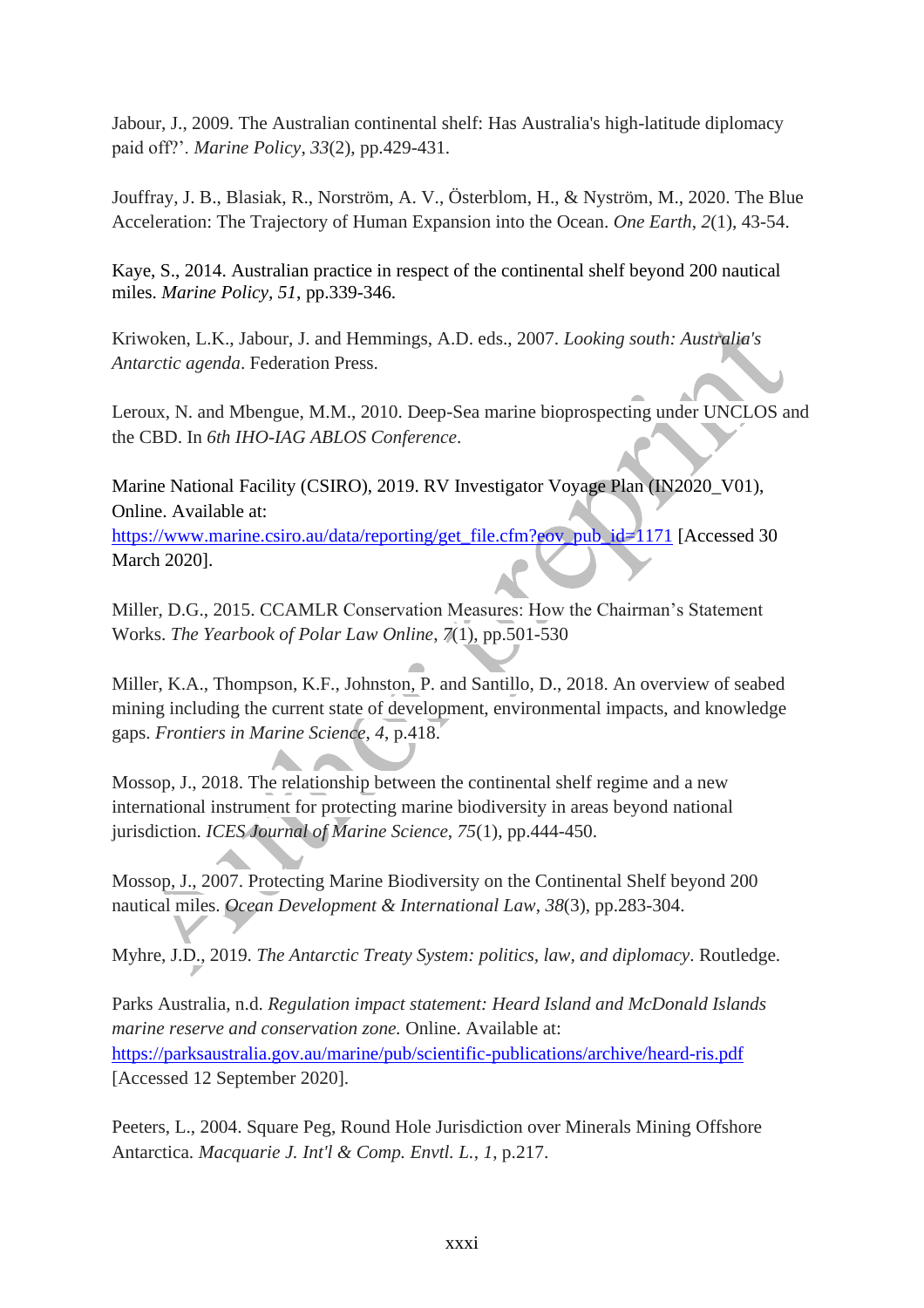Press, A.T., 2015. The Antarctic treaty system: Future mining faces many mathematical challenges. *The Yearbook of Polar Law Online*, *7*(1), pp.623-631.

Rothwell, D.R., 1994. A maritime analysis of conflicting international law regimes in Antarctica and the Southern Ocean. *The Australian Yearbook of International Law Online*, *15*(1), pp.155-181

Schofield, C. 2008. Australia's Final Frontiers?: Developments in the Delimitation of Australia's International Maritime Boundaries, *Maritime Studies*, 158 2-21. <https://doi.org/10.1080/07266472.2008.10878876>

Scott, S.V., 2021. The irrelevance of non-recognition to Australia's Antarctic Territory Title. *International & Comparative Law Quarterly*, *70*(2), pp.491-503.

Serdy, A., 2005. Towards certainty of seabed jurisdiction beyond 200 nautical miles from the territorial sea baseline: Australia's submission to the Commission on the Limits of the Continental Shelf. *Ocean Development & International Law*, *36*(3), pp.201-217.

Serdy, A., 2009. Some views are more equal than others: submissions to the Commission on the Limits of the Continental Shelf and the strange loss of confidence in Article IV of the Antarctic Treaty. *The Australian Yearbook of International Law Online*, *28*(1), pp.181-195.

Synnes, M., 2007. Bioprospecting of organisms from the deep sea: scientific and environmental aspects. *Clean Technologies and Environmental Policy*, *9*(1), pp.53-59.

Triggs, G., 2011. The Antarctic Treaty System: A model of legal creativity and cooperation. *Science diplomacy: Antarctica, science, and the governance of international spaces*.

Tvedt, M.W., 2011. Patent law and bioprospecting in Antarctica. *Polar Record*, *47*(240), pp.46-55.

United Nations 2004 Commission on the Limits of the Continental Shelf (CLCS) Outer limits of the continental shelf beyond 200 nautical miles from the baselines: Submissions to the Commission: Submission by Australia https://www.un.org/depts/los/clcs\_new/submissions\_files/submission\_aus.htm

United Nations (Oceans and Law of the Sea), 2008, Summary of the recommendations of the Commission on the Limits of the Continental Shelf (CLCS) in regard to the submission made by Australia on 15 November 2004 – Recommendations adopted by CLCS on 9 April 2008, , Online, Viewed 24 March 2020,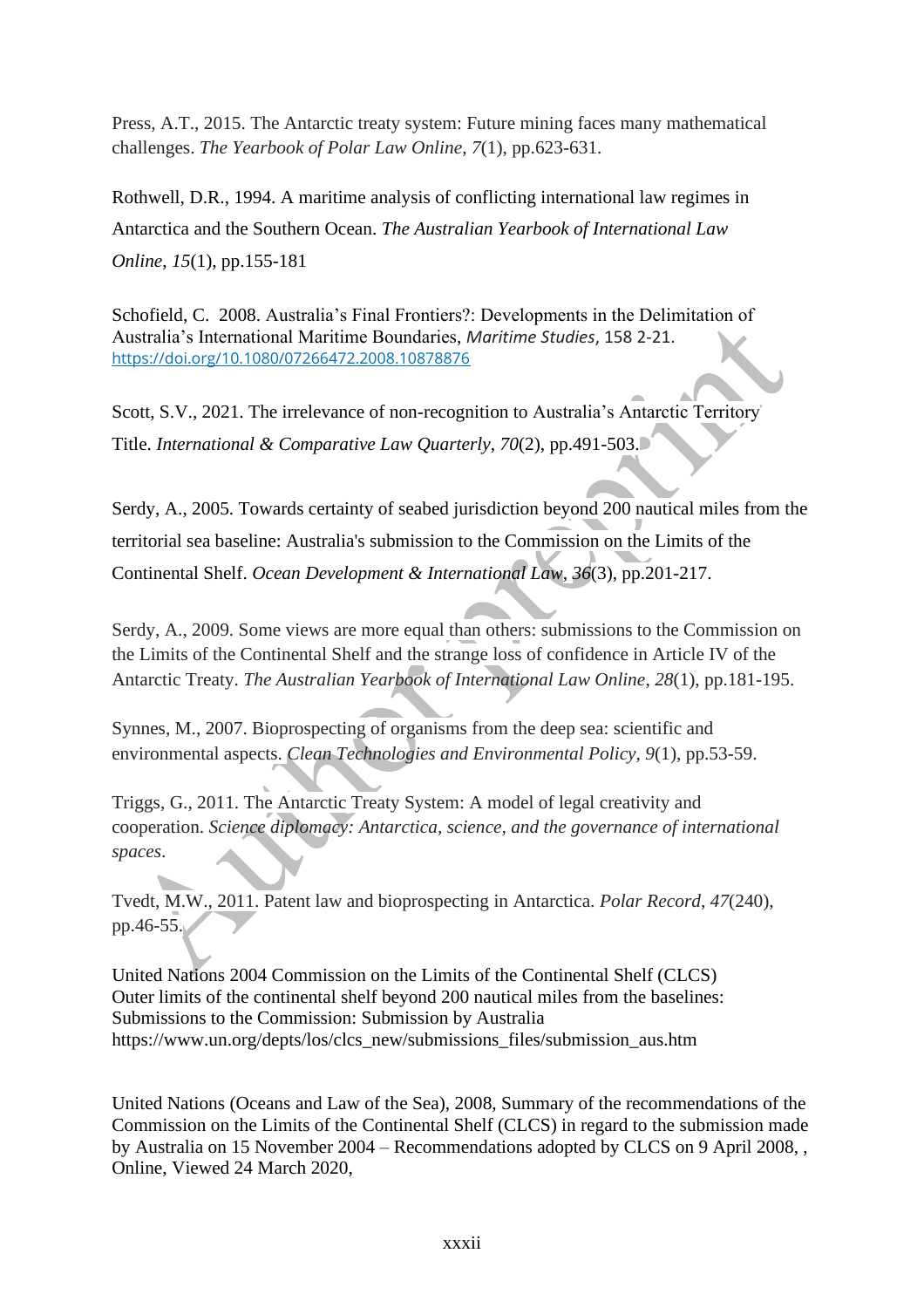[https://www.un.org/Depts/los/clcs\\_new/submissions\\_files/aus04/aus\\_summary\\_of\\_recom](https://www.un.org/Depts/los/clcs_new/submissions_files/aus04/aus_summary_of_recommendations.pdf) [mendations.pdf](https://www.un.org/Depts/los/clcs_new/submissions_files/aus04/aus_summary_of_recommendations.pdf)

United Nations, 2012. *Commission on the Limits of the Continental Shelf (CLCS): Outer limits of the continental shelf beyond 200 nautical miles from the baselines: Submissions to the Commission: Australia*, Online. Available at:

[https://www.un.org/Depts/los/clcs\\_new/submissions\\_files/submission\\_aus.htm](https://www.un.org/Depts/los/clcs_new/submissions_files/submission_aus.htm) [Accessed 12 May 2020].

United Naitons, 2012b, *Issues with respect to Article 4 of Annex II to the Convention (tenyear time limit for submissions),* Online, Available at: [https://www.un.org/Depts/los/clcs\\_new/issues\\_ten\\_years.htm](https://www.un.org/Depts/los/clcs_new/issues_ten_years.htm) [Accessed 10 September 2020].

United Nations, 2018. United Nations Convention on the Law of the Sea of 10 December 1982 – Overview and Full Text, Online, Viewed 15 August 2020, Available at: [https://www.un.org/Depts/los/convention\\_agreements/convention\\_overview\\_convention.htm](https://www.un.org/Depts/los/convention_agreements/convention_overview_convention.htm) [Accessed 4 July 2020].

*United Nations Convention on the Law of the Sea* (LOSC)*,* Opened for signature 10 December 1982, Entered into force 16 November 1994, Available at: [https://www.un.org/depts/los/convention\\_agreements/texts/unclos/unclos\\_e.pdf](https://www.un.org/depts/los/convention_agreements/texts/unclos/unclos_e.pdf) [Accessed 12 May 2020].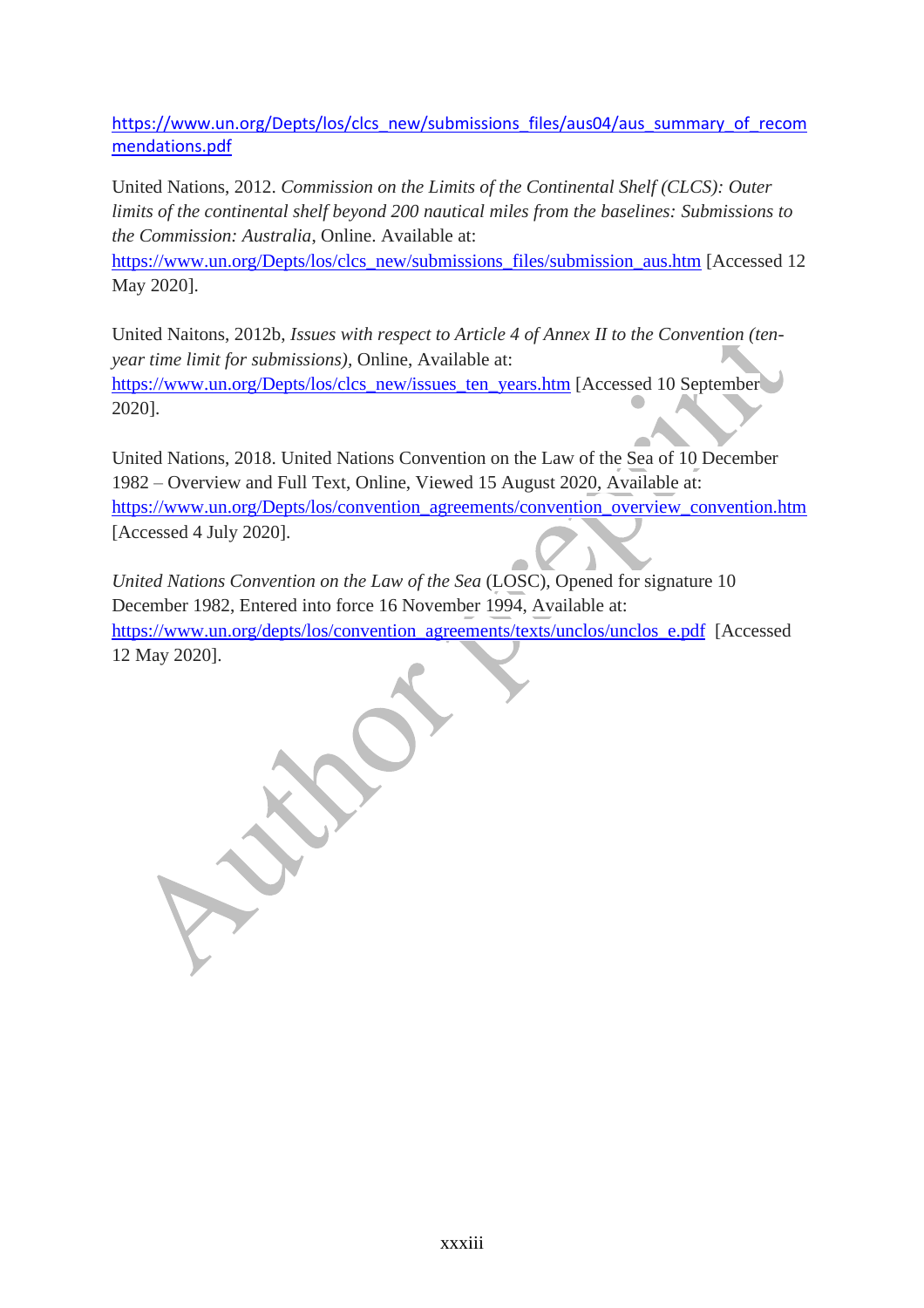**SITERED Appendices**